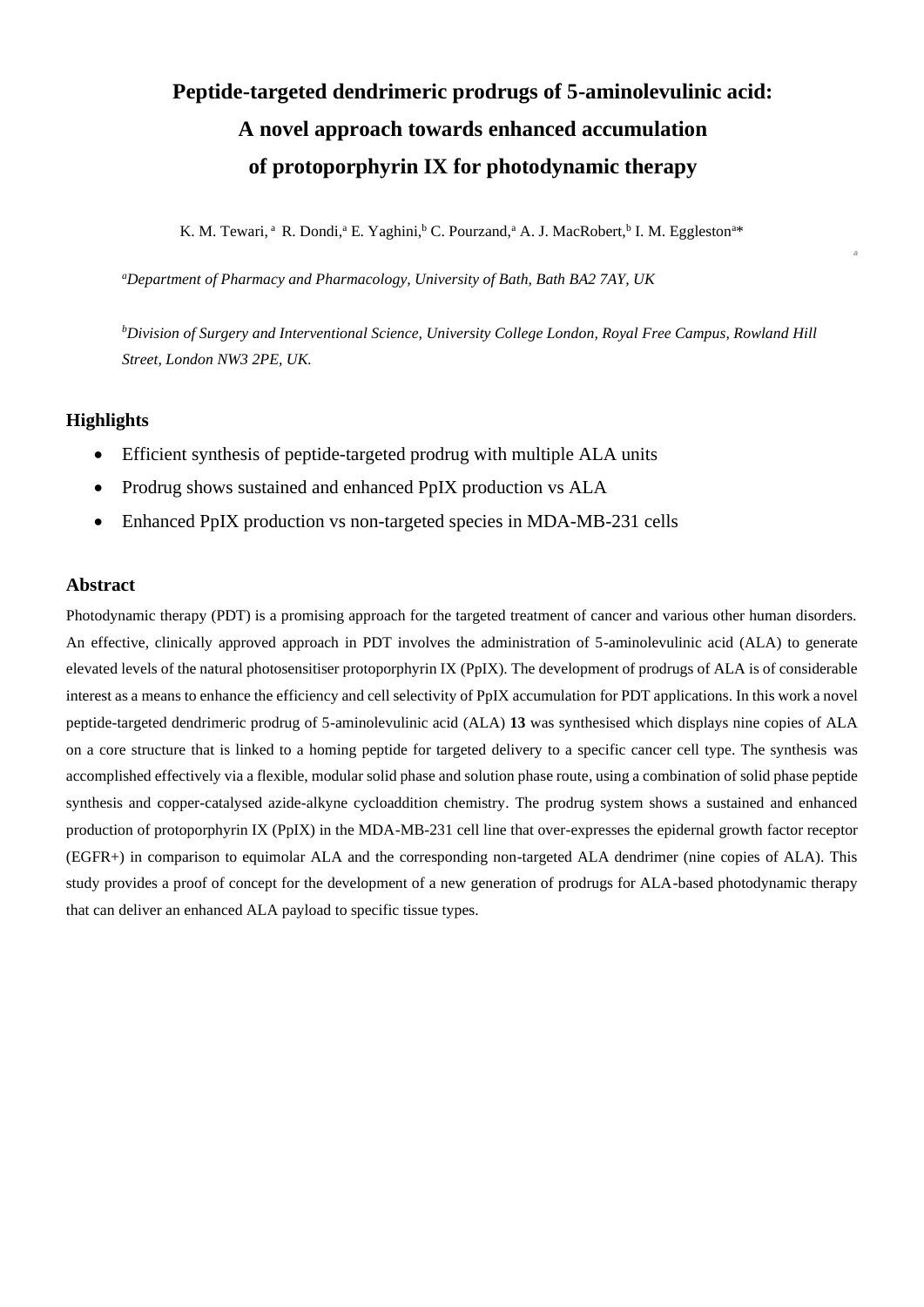## **Graphical abstract**



### **Keywords**

Photodynamic therapy, aminolevulinic acid, protoporphyrin IX, fluorescence diagnosis, prodrug, click chemistry, peptide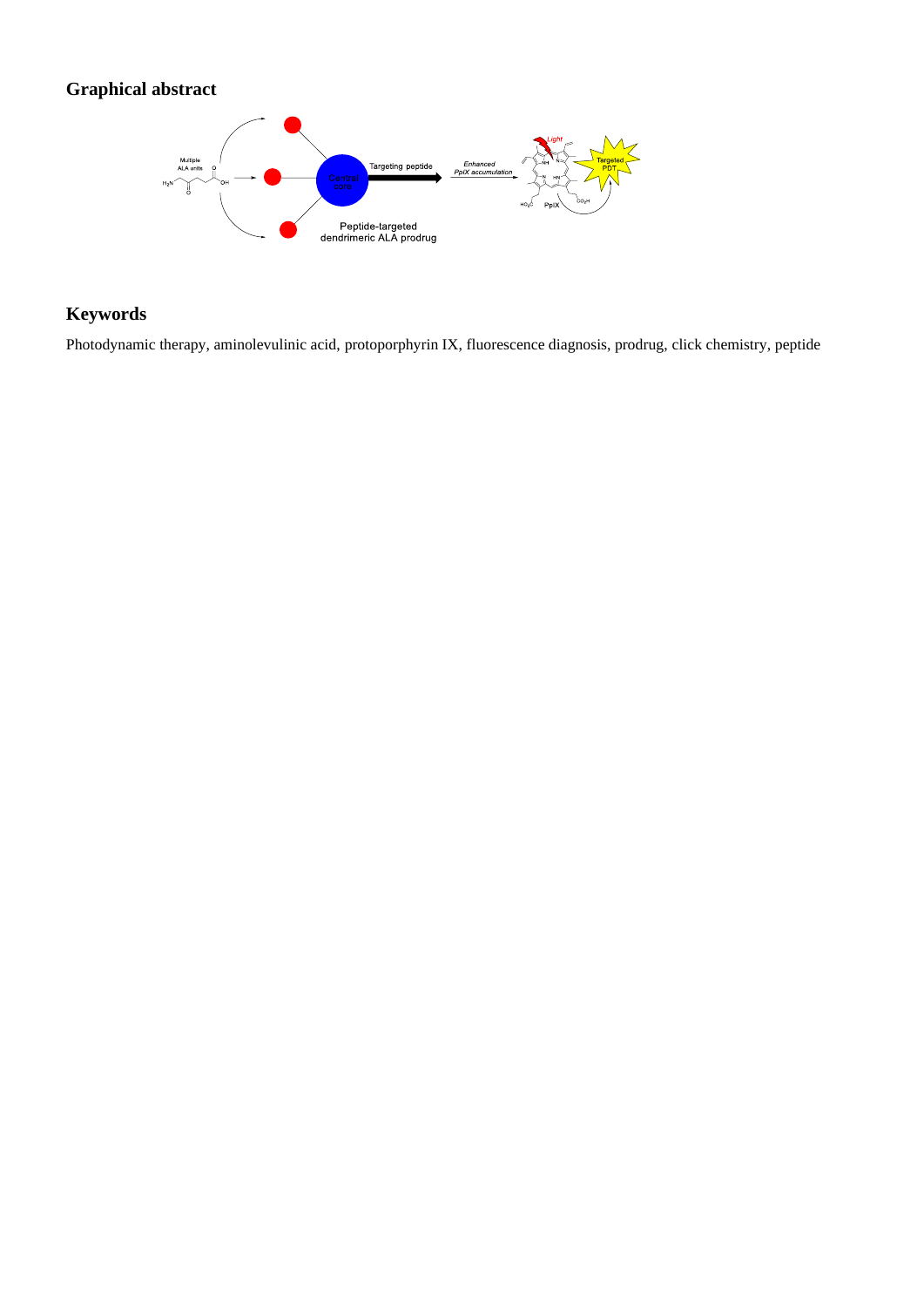### **Abbreviations**

Age-related macular degeneration (AMD); aminolevulinic acid (ALA); European Medicines Agency (EMA); epidermal growth factor receptor (EGFR); US Food and Drug Administration (FDA); fluorescence photodiagnosis (PDD); photodynamic therapy (PDT); protoporphyrin IX (PpIX), solid phase peptide synthesis (SPPS).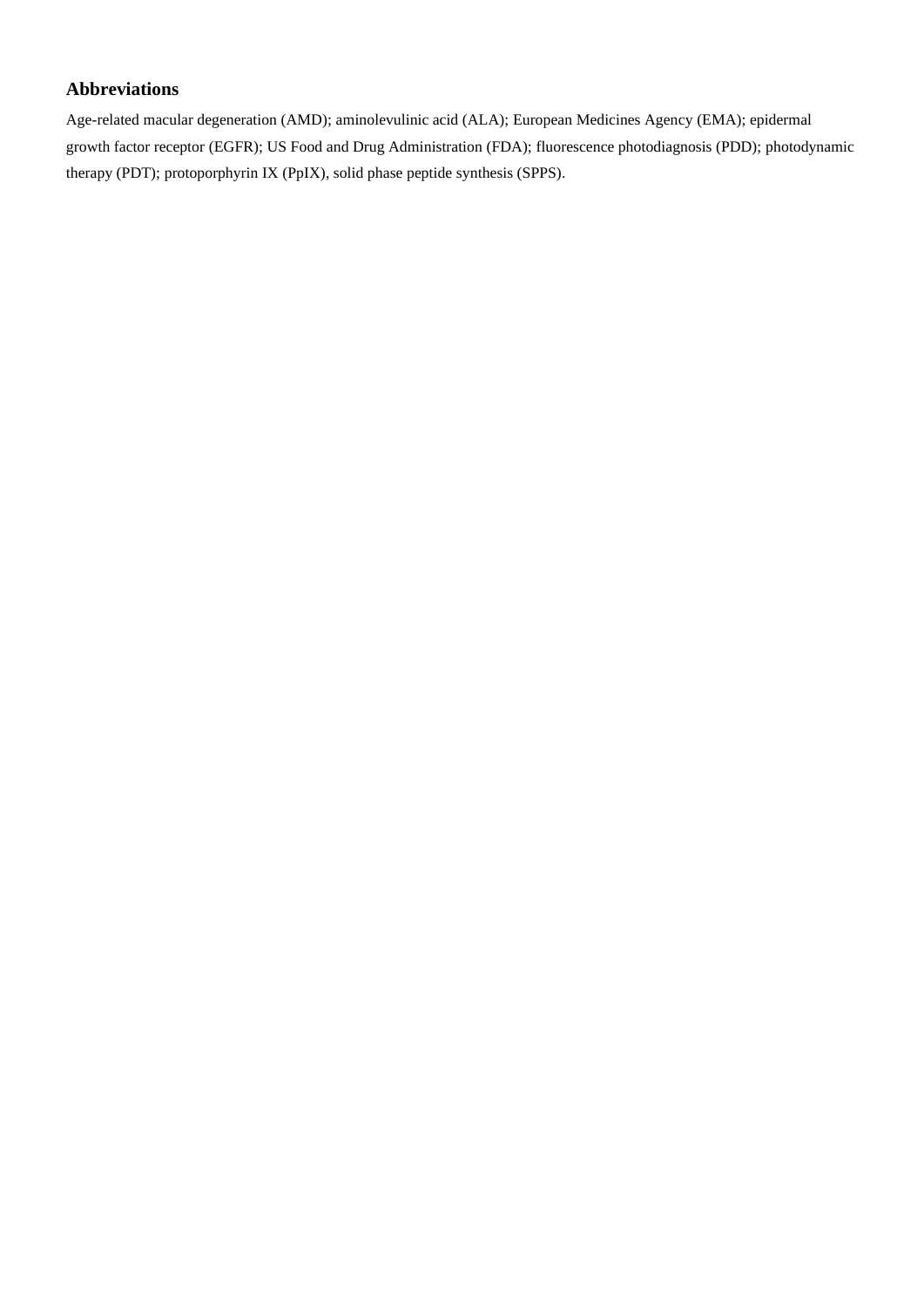### **1. Introduction**

Photodynamic therapy (PDT) is a minimally-invasive therapeutic technique, which depends upon the combined action of three components: light, molecular oxygen, and a photosensitiser [1]. Targeted destruction of diseased tissue in PDT is achieved by the generation of cytotoxic reactive oxygen species such as singlet oxygen, that damage cellular components. Since these effects can be limited to the area of tissue that is illuminated and take place only during illumination, PDT has attracted particular interest in oncology for treatment of solid tumours [2, 3], as well as for the treatment of non-malignant conditions such as age-related macular degeneration (AMD), superficial acne [4] and dental caries [5].

Protoporphyrin IX is a natural photosensitiser whose formation is the penultimate stage in the biosynthesis of heme (Scheme 1). Accumulation of PpIX may be induced by the administration of its biosynthetic precursor 5-aminolevulinic acid (ALA) – this is the principle of ALA-PDT [6] and also fluorescence photodiagnosis (PDD) using administered ALA [7, 8]. The production of ALA in heme biosynthesis is normally tightly controlled by heme itself functioning as a feedback inhibitor of the enzyme, ALA synthase, but this mechanism is bypassed by introduction of exogeneous ALA, and build-up of PpIX results due to slow conversion of the latter to heme by insertion of a ferrous ion into its tetrapyrrole core [7].



**Scheme 1:** Bioconversion of ALA to PpIX via the heme cycle.

Metabolic conversion of exogenous ALA into photosensitising concentrations of PpIX is relatively fast, requiring only 1-3 h. Unlike many classical tetrapyrrole-based photosensitisers (i.e porphyrin-like), ALA can be administered both topically and systemically, and when applied topically, the photosensitized area may be confined to the site of application with no systemic effects. Moreover, the exposure of normal tissue upon irradiation is effectively restricted in ALA-PDT by rapid photobleaching of PpIX upon reaction with singlet oxygen, while general systemic patient photosensitivity is restricted to less than 2 days [6]. These advantages have led to the development and approval of ALA-PDT as a first line clinical approach for the treatment of cancerous and precancerous skin lesions e.g Bowen's disease, basal skin carcinomas, and actinic keratosis that would otherwise require significant conventional surgery [9], most recently with the application of the UVA component of sunlight for activation of PpIX (daylight PDT) [10-12]. ALA-induced PpIX production is now an established tool in PDD and has also recently been approved by the FDA and EMA for fluorescence-guided resection of malignant tumours in the brain [13, 14].

Despite this encouraging background, the use of ALA for PDT and PDD presents some challenges. At physiological pH, ALA is a zwitterion, which results in poor lipid solubility and limits its passage through biological barriers such as cellular membranes [15, 16]. To address this, many prodrugs of ALA have been studied to offset the hydrophilic nature of ALA itself, enhance stability at physiological pH, and to improve targeting of cancerous cells [17, 18]. The formation of lipophilic esters as in the clinically approved methyl ester (Metvix) and hexyl ester (Hexvix), has been shown to be highly effective for the enhancement of ALA uptake, but the use of simple ALA-esters presents a challenge with respect to specificity, causing a nonspecific distribution of ALA in all cell types post administration of the prodrugs [19].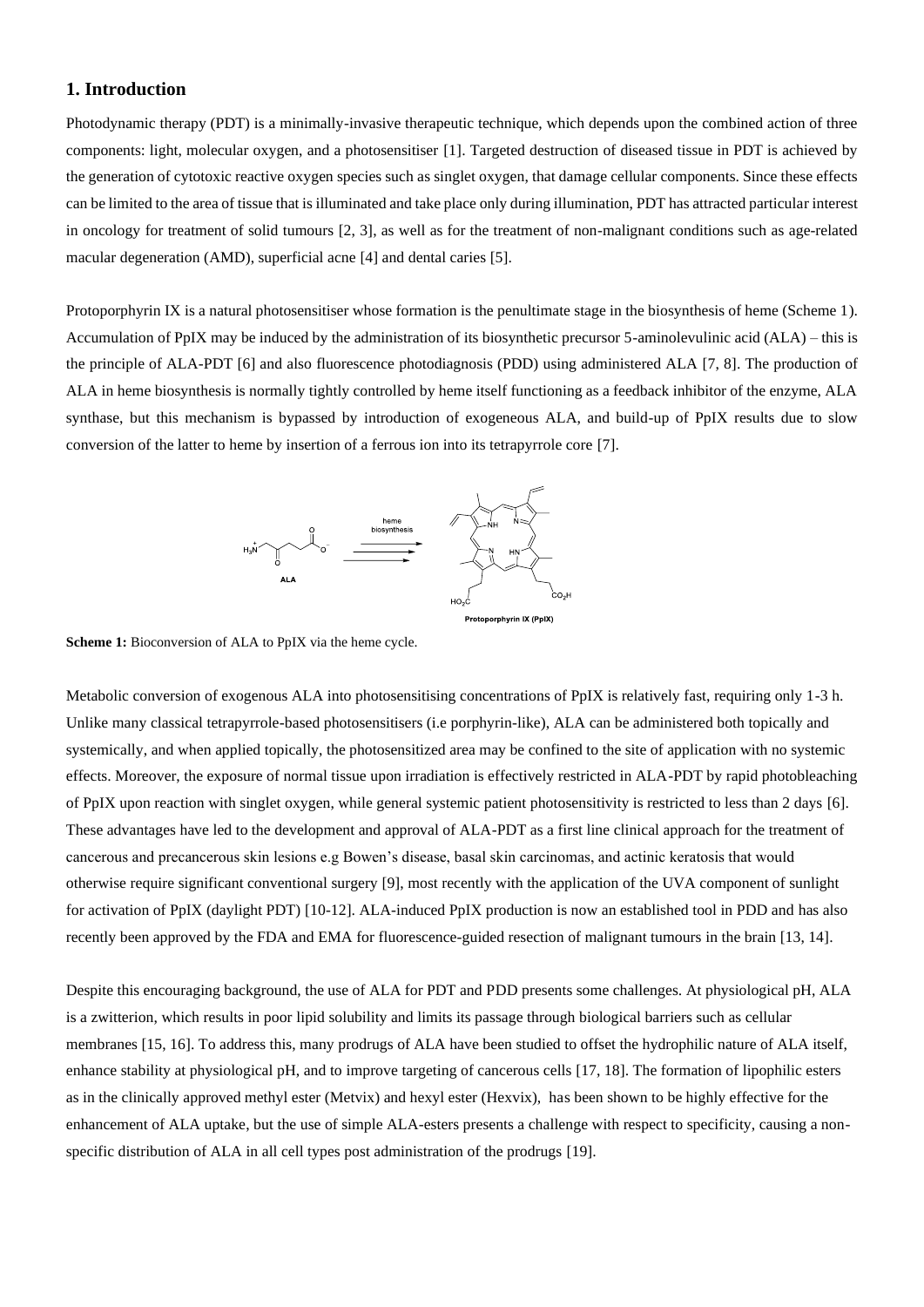Recent studies on ALA prodrugs have focused on the design of small molecule prodrugs or smart nanosystems that release ALA effectively within targeted cells through a range of specific stimuli. This includes exploiting the elevated levels of phosphatase or β-glucuronidase activity in certain tumour cells [20, 21], or changes in intracellular glutathione concentration [22], as well as the development of pH-responsive systems from which ALA is released upon delivery to the lowered pH environment of endosomes/lysosomes [23, 24]. We have previously described the synthesis and evaluation in vitro and in vivo of a range of simple dipeptide prodrugs of ALA that both show enhanced cellular uptake relative to ALA itself and are cleaved by cell-line specific protease activities to produce PpIX [25-28]. Furthermore, encouraging results have also been obtained with more elaborate ALA peptide prodrugs [29-33] developed by ourselves and other laboratories. These studies suggest that targeting of ALA with tumour-homing peptides may provide an effective way to achieve enhanced accumulation and PDT effects, as has been widely seen with more conventional photosensitisers and their peptide conjugates (for example [34-39]).

A complementary innovation for the improved delivery of ALA has been described by Battah *et al.* [40], using dendrimer systems. In these molecules, multiple units of ALA are connected to a simple core structure by ester linkages, and uptake is primarily via endocytic pathways (e.g. micropinocytosis) [41], rather than being driven by enhanced lipophilicity or active transport mechanisms [26]. Although such systems lack a specific cell-targeting motif, they have been shown to provide both an enhanced and sustained production of PpIX compared to equivalent doses of free ALA. ALA dendrimers have been shown to be effective for both *in vitro* [41-44] and *in vivo* PDT applications [45] as well as in PDD of tumours [46].

In this study we present a proof of concept for a novel prodrug approach towards enhanced targeted ALA delivery for PDT. This combines the potential of dendrimeric ALA ester derivatives for delivering a higher payload of ALA in a single prodrug entity with a peptide address unit, in order to produce a prodrug system capable of delivering multiple ALA units selectively to a given cell type for tumour imaging or therapy.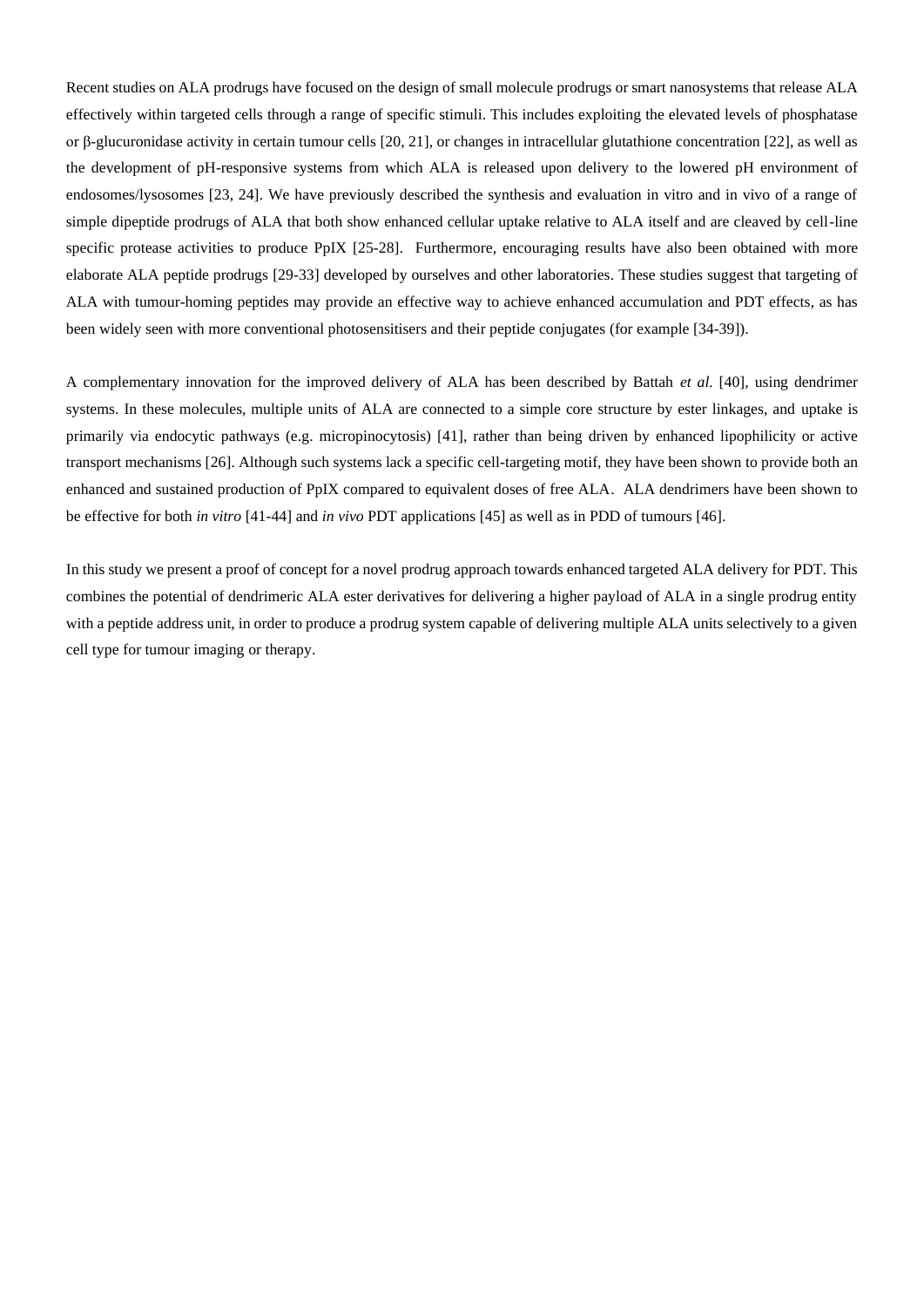### **2. Results and Discussion**

### **2.1 Prodrug design**

The essential structure of our prodrug system consists of three elements: a central core, multiple sets of ALA units (ALA dendrons), and a chosen targeting peptide (Figure 1). Both the peptide and the ALA units are attached independently to the core molecule. For maximum flexibility, we envisaged preparation of the peptide component by solid phase synthesis followed by the attachment of the ALA units via copper-catalysed azide-alkyne (CuAAC) click chemistry (see below) with suitable complementary functionalities installed on the core and the ALA dendrons. As a prototype, a system for the delivery of nine ALA units was chosen along with a hexapeptide targeting sequence which has been previously shown to provide efficient targeting of porphyrin and phthalocyanine photosensitisers to tumour cell lines that overexpress the epidermal growth factor receptor (EGFR) [47-49].



**Figure 1.** Concept of a peptide-targeted dendrimeric prodrug of ALA.

### **2.2 Synthesis of a ligatable ALA dendron unit**

The readily available amino triol derivative **1** employed by Battah *et al.* [40] was chosen as the basis for the required ligatable ALA dendrons incorporating three ALA units. As shown in Scheme 2, selective N-acylation of **1** with pentynoic acid was achieved in 66% yield, using mild carboxyl activation via *in situ* mixed anhydride formation with EEDQ, as described by Feast [50]. The final ligatable ALA dendron **4**, was then obtained in high yield by DMAP-catalysed esterification of the hydroxyl functions with Boc-ALA **3**, using EDC as the coupling agent.



**Scheme 2.** Synthesis of ligatable ALA dendron **4**

### **2.3 Synthesis of non-targeted dendrimer prodrug**

In order to allow the effectiveness of the proposed targeting approach to be assessed, the relevant non-targeted ALA dendrimer system was first prepared as shown in Scheme 3. The core molecule chosen for our prototype 9-ALA system was the known trivalent azido derivative **5** which was prepared according to the method of Amaral *et al.* [51] (see Supplementary material). The carboxylic acid function of **5** was expected to provide a straightforward means of linking this intermediate to a targeting peptide during solid phase assembly (see 2.4). Reaction of **5** (1 eq) and alkyne-functionalised dendron **4** (6 eq) under classic CuAAC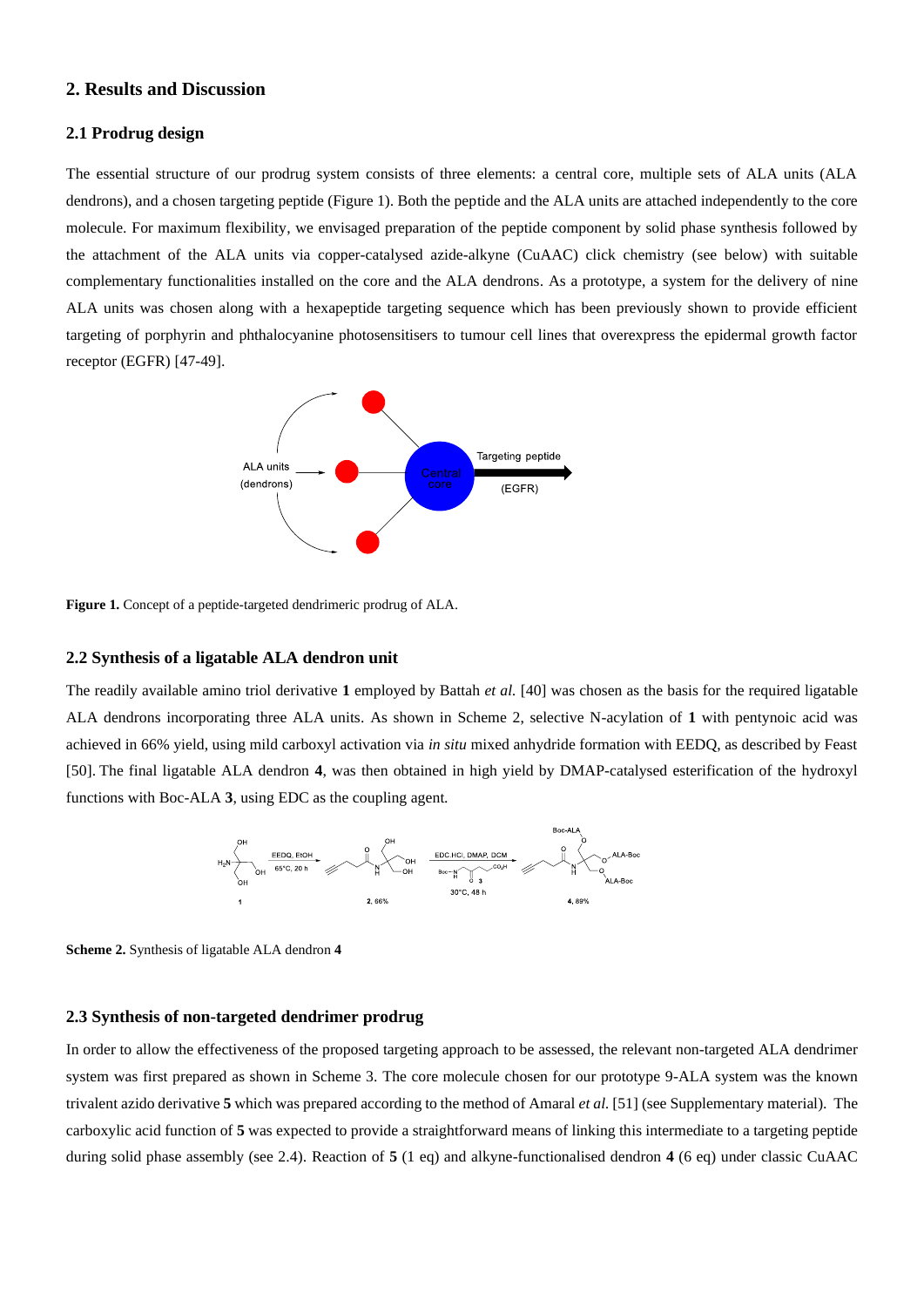click coupling conditions (CuSO4, sodium ascorbate [52]) in DMSO/H2O/tBuOH led to complete consumption of **5** after 72 h at room temperature as judged by HPLC, with clean formation of a single new species, the expected ligation product **6** (see Supplementary material), which was subsequently isolated in 50% yield. The structure of 6 was confirmed by <sup>1</sup>H NMR (showing the expected integration of 3 x CH signals for the triazole units),  $^{13}$ C NMR and mass spectrometry. The Boc protecting groups from **6** were then finally removed by treatment with 50% TFA in DCM for 30 min to give the non-targeted prodrug **7** as the TFA salt in good yield.



**Scheme 3.** Synthesis of non-targeted ALA dendrimer **7** via CuAAC chemistry.

### **2.4 Synthesis of peptide-targeted dendrimer prodrug**

The chosen targeting peptide LARLLT **9** was originally identified by Song *et al.* from computational screening of a virtual peptide library [53] and has been shown to target the EGF receptor in both *in vitro* and *in vivo* studies. We selected it for this investigation as studies by Vicente and coworkers [47-49] have clearly demonstrated that attachment of this peptide to tetrapyrrole photosensitisers results in significantly enhanced uptake in EGFR-overexpressing cells compared to that observed with the unconjugated photosensitisers. As described in Section 2.1, the synthesis of the desired peptide-targeted derivative **13** was attempted using a combination of solid phase and solution chemistry, starting from the peptide component (Scheme 4). The peptide component was first assembled on 2-chlorotrityl resin by standard Fmoc solid phase peptide synthesis, then it was acylated on the N-terminus with the trivalent azido acid **5** using HATU activation. Complete acylation of the resin-bound intermediate **8** to the resin-bound derivative **10** was verified by negative Kaiser test [54] and the intermediate azido-functionalised peptide **11** was obtained in 54% yield following cleavage of the resin with TFA/TIS/H<sub>2</sub>O (95:2.5:2.5 v/v/v), with no remaining unacylated targeting peptide **9** detectable by HPLC or MS analysis.

For the critical multiple click coupling reaction between **11** and **4**, a variety of copper (I) sources were screened [55, 56], with the most effective being found to be copper (I) triflate. benzene complex [57]. When this reaction was carried out in DMSO at room temperature, HPLC analysis after 36 h confirmed complete disappearance of **11** and clean formation of the anticipated Boc-protected conjugate **12**, with no detectable amounts of mono or di-triazole conjugates. Following purification by semipreparative HPLC, **12** was isolated in 69% yield, and then converted to the final prodrug **13** by treatment with TFA/DCM (Scheme 4). The efficiency of the click assembly of the ALA dendrons **4** onto the peptide-linked trivalent azido core **11** could be further enhanced by carrying out the transformation under microwave heating conditions. There are many reports of successful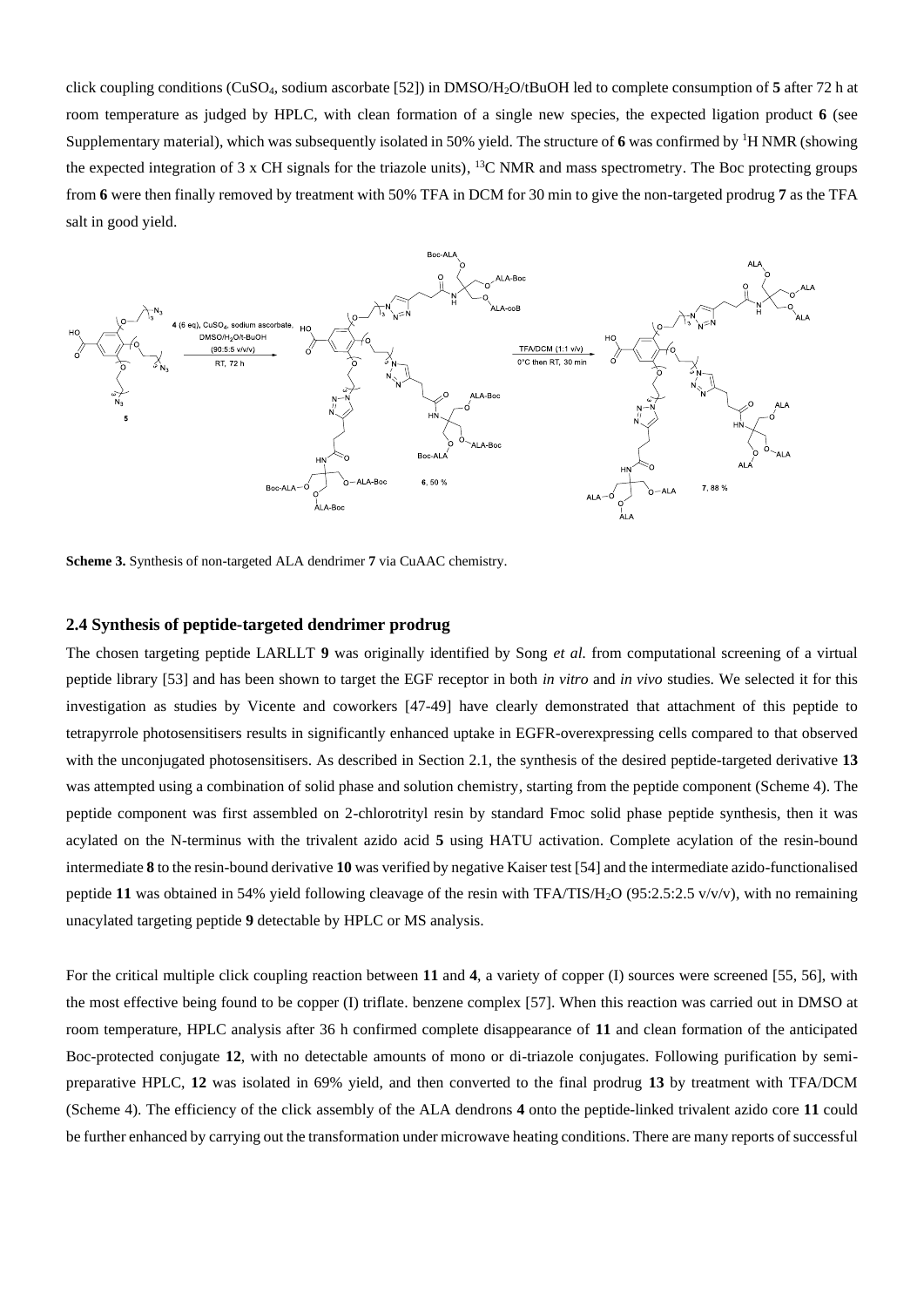and high-yielding preparations of peptidomimetics via CuAAC using microwave activation, either involving solution [58] or solid phase chemistry [59, 60] and sometimes where reactions under conventional heating are ineffective. It has also been successfully applied for the preparation of peptide-tagged tetrapyrrole derivatives for PDT applications [61]. In this case, when the click reaction between 11 and 4 was carried out under microwave heating (10-15 W, 70°C), a highly efficient conversion to **12** was again observed (Figure 2), with **13** being isolated in a comparable yield to the room temperature reaction, but with the reaction time reduced to only 15 min. Removal of the Boc protecting groups as before then gave **11** in an excellent yield.



**Scheme 4.** Modular solid phase peptide synthesis and solution click coupling strategy for preparation of peptide-targeted dendrimeric ALA prodrug **13**.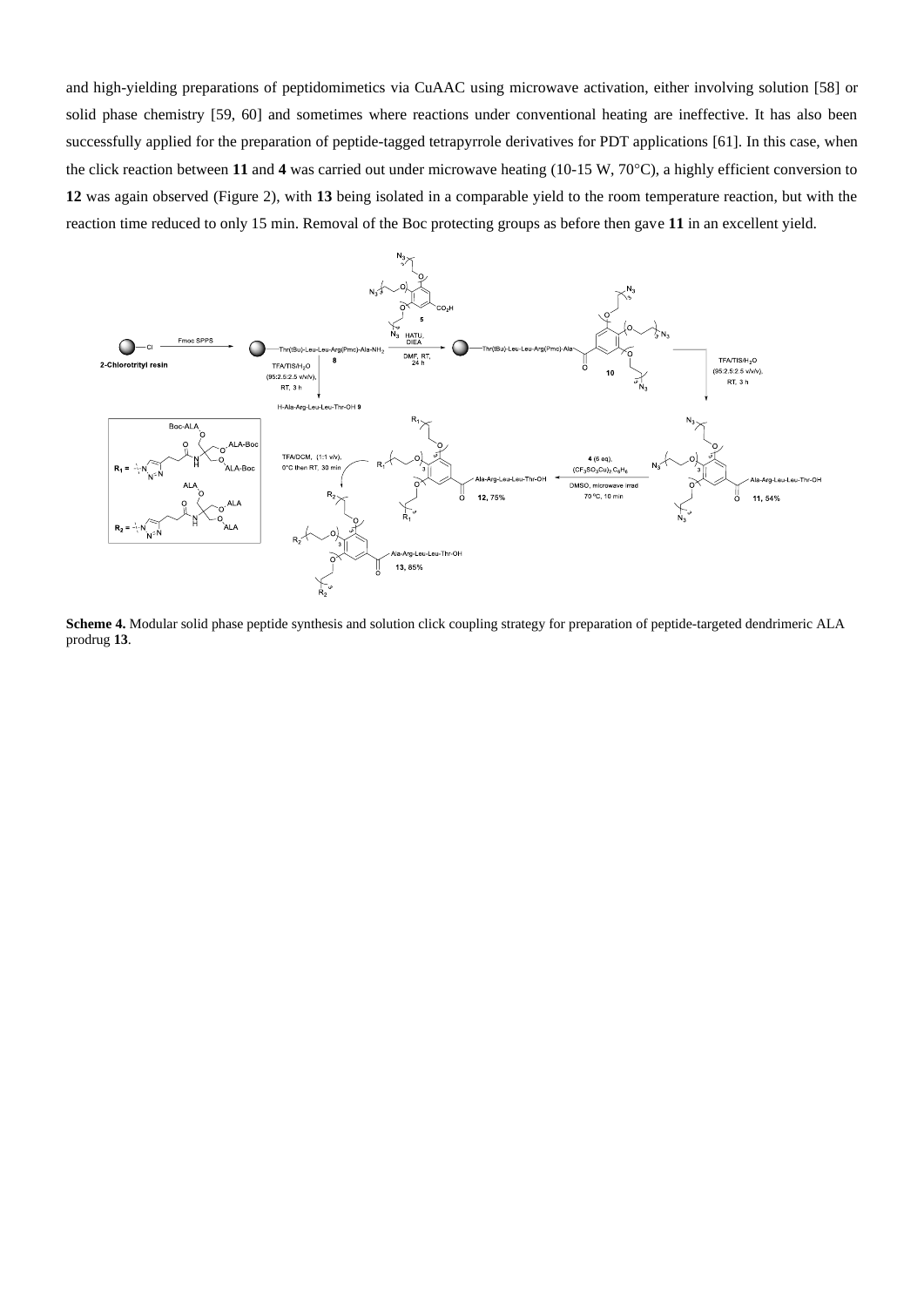

**Figure 2.** HPLC chromatograms for microwave-assisted click coupling in the synthesis of peptide-targeted ALA dendron **13**. **(A)** crude reaction mixture for peptide-targeted ALA dendron (Boc-protected) **12**; **(B)** overlay of HPLC chromatograms for purified peptidetargeted ALA dendron (Boc-protected) **12**, peptide-azido spacer **11,** and the final deprotected conjugate **13**.

### **2.5 Time-course fluorescence studies with ALA prodrugs**

The build-up of PpIX fluorescence induced by the ALA dendrimer, **7** (9-ALA units, non-targeted), and **13** (EGFR targeting with 9 ALA units) was investigated in MDA-MB-231 cells (EGFR-overexpressing breast cancer cell line). The two prodrug derivatives were compared alongside free ALA at 1.0 mM, with the concentrations of **7** and **13** being adjusted for the number of ALA units. Higher effective concentrations of **7** and **13** (up to 9-fold greater, based on number of ALA units) were also studied to investigate any possible dark toxicity effects. The PpIX fluorescence obtained with **7** and **13** was measured at the end of 4, 8 and 24 h and the results are shown in Figure 3.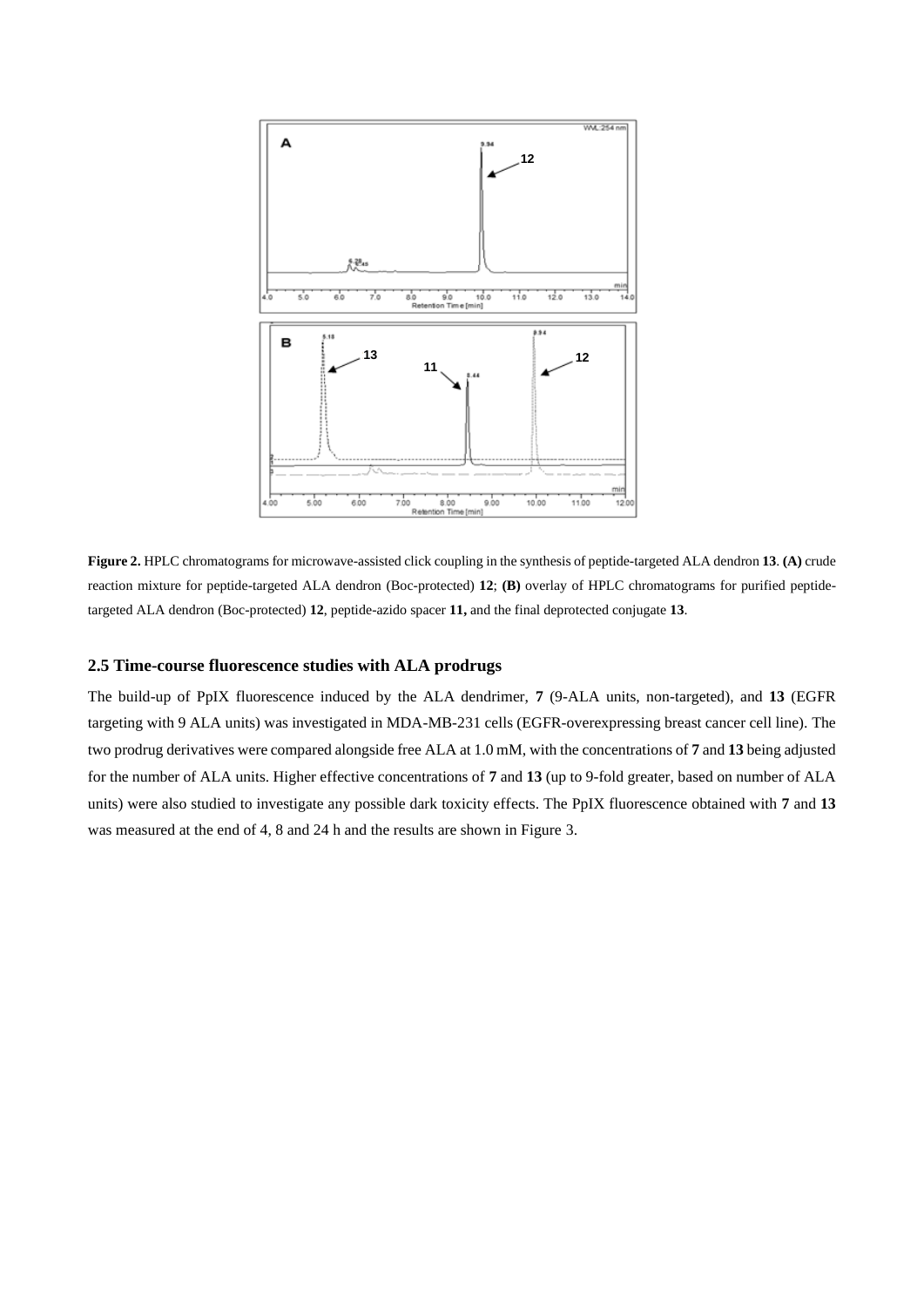

**Figure 3.** ALA-induced PpIX generation from **7** and **13** in MDA-MB-231 cells. **A.** MDA-MB-231 cells were treated with **7** (0.11 mM) and were incubated at 37 °C in the dark. Fluorescence readings were taken at 4, 8 and 24 h intervals and the results were compared with an effective equimolar concentration of ALA (1.0 mM). Additional experiments with a higher concentration of ALA prodrug **7** were also included in this study (0.33, 0.66 and 1.0 mM). **B.** MDA-MB-231 cells were treated with **13** (0.11 mM) and the same protocol was followed as for **A.** above. A higher concentration of **13** (0.33 mM) was also included in this study. Results are expressed as mean  $\pm$  SD (n = 3). Data were analysed using paired and unpaired t-tests (see Section 4.9) and statistically significant differences between groups of data ( $p < 0.05$ ) are indicated by  $\star$  and  $\phi$  respectively, where  $\star$  denotes a significant difference from the ALA treated cells, and  $\phi$  denotes a significant difference from ALA prodrug treated cells **7** and **13** at different concentrations.

From the results, it can be deduced that both the targeted and non-targeted ALA dendrimers **7** and **13** at 0.11 mM produce a sustained release of PpIX in comparison to the effective equimolar concentration of ALA, where a sharp decline is observed at the end of 24 h. A similar release pattern was also observed with the higher concentrations studied for **7** (0.33 mM and 0.66 mM) and **13** (0.33 mM). These results are in overall agreement with previous work by Casas *et al.* where sustained production of ALA-induced PpIX was observed with a non-targeted 18-ALA dendron over 24 h, and where basal values were not reached until 48 h [41, 44]. The sharp decrease in PpIX generation after 24 h with ALA alone may be attributed to natural metabolism of PpIX through the action of ferrochelatase (to produce heme) and subsequently heme oxygenase, as well as efflux through PpIX transporters, such as the ATP-binding cassette sub-family G member 2 (ABCG2) [62]. The sustained production of PpIX from 7 and 13 after 24 h on the other hand may be explained by slow release of ALA from the dendrimer structures through hydrolysis of the internal ester linkages [46].

ALA-induced PpIX fluorescence obtained for **7** indicated at first a lower production of PpIX at doses of 0.11, 0.33 and 0.66 mM at the end of 8 h in comparison to free ALA (1.0 mM), although at the highest dose of 0.66 mM, **7** did show a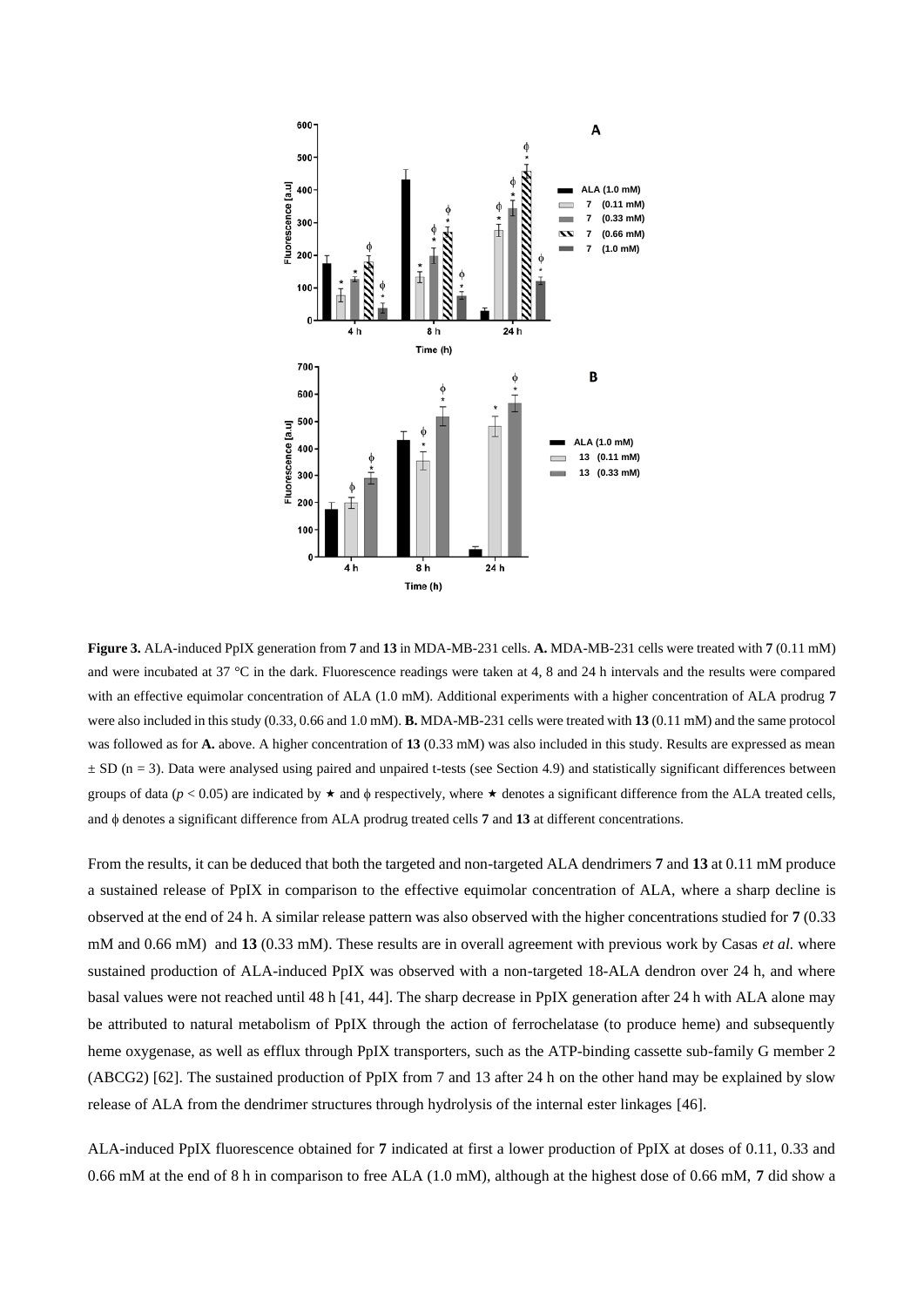similar PpIX fluorescence to ALA at the end of 4 h (60% at the end of 8 h incubation). This represents an effective 6-fold greater ALA payload compared to the same concentration of free ALA. Increasing the dose of **7** to 1.0 mM resulted in a reduction of PpIX fluorescence at all time points, suggesting some dark toxicity effects due to the released ALA. The final level of PpIX fluorescence observed for **7** at 1.0 mM after 24 h was nonetheless still significantly greater than that observed for the same, non-adjusted concentration of free ALA. At the equivalent concentration of free ALA (9 mM), very significant toxicity would be expected in the absence of light [63]. For the EGFR-targeted ALA derivative **13**, the results are even more striking. Firstly, upon incubation of the EGFR(+) MDA-MB-231 cells with an effective equimolar concentration of prodrug compared to free ALA (0.11 mM vs 1.0 mM of free ALA), a comparable level of PpIX fluorescence was observed after only 4 h, and at 24 h PpIX production was not only sustained, but some 10 times greater than the free ALA value. At a higher concentration of **13** (0.33 mM prodrug), the PpIX production is again sustained over a 24 h period, and moreover is superior to that obtained with 1.0 mM free ALA after both 4 h and 8 h incubation. Finally, comparison of Figures 3A and 3B shows that at a concentration of 0.11 mM, PpIX production is consistently up to twofold greater at 4 h, 8 h, or 24 h for the EGFR-targeted derivative **13** relative to the non-targeted derivative **7** (see Supplementary Material, Table S1). Overall, these results confirm not only the effectiveness of the designed dendrimer structure of **7** and **13** for the delivery of an enhanced ALA payload relative to the free prodrug, but more importantly indicate a targeting effect associated with the attached peptide in **13**; the enhanced production of PpIX is consistent with the elevated levels of photosensitiser uptake previously observed in EGFR-overexpressing cells for conventional photosensitisers linked to this peptide unit [49].

#### **2.6 Photocytotoxicity studies**

Having established that both **7** and **13** effectively produced PpIX in MDA-MB-231 cells, the effectiveness of both the targeted and non-targeted prodrugs for PDT was investigated. Phototoxicity studies were carried out by incubating MDA-MB-231 cells for 4 h at 37 °C either with ALA at 1.0 mM, **7** or **13** at concentrations of 0.11, 0.33, or 0.66 mM representing equimolar, three or six-fold effective ALA payloads. The cells were subsequently irradiated with a UVA light source for different time intervals up to 1.5 min. Control cells were treated identically except that they were either not treated with **7** and **13** (or free ALA), or not irradiated. Statistical analysis was done at the end of study by plotting the percentage cell viability obtained for the investigated compounds with respect to control cells (without any compounds). The results shown in Figure 4 confirm that in the absence of irradiation, no toxicity or reduction in viability is observed for concentrations of the non-targeted derivative **7** up to 0.66 mM. At this concentration, following 4 h incubation, the percentage reduction in cell viability observed upon irradiation is comparable to that seen with 1.0 mM ALA, consistent with the levels of PpIX production observed above. For the EGFR-targeted derivative **13**, however, even at an equivalent effective concentration to that of free ALA, a significantly enhanced reduction in cell viability is observed at the shortest irradiation time, again reflecting the enhanced peptide-mediated delivery of ALA and PpIX production upon only 4 h incubation. A small enhancement in photocytotoxicity was observed with **13** when the concentration was increased to 0.33 mM, again consistent with the previously observed levels of PpIX production relative to 1.0 mM free ALA. The results also confirm that at this concentration of **13**, three times the concentration of free ALA employed, there is no toxicity in the absence of light.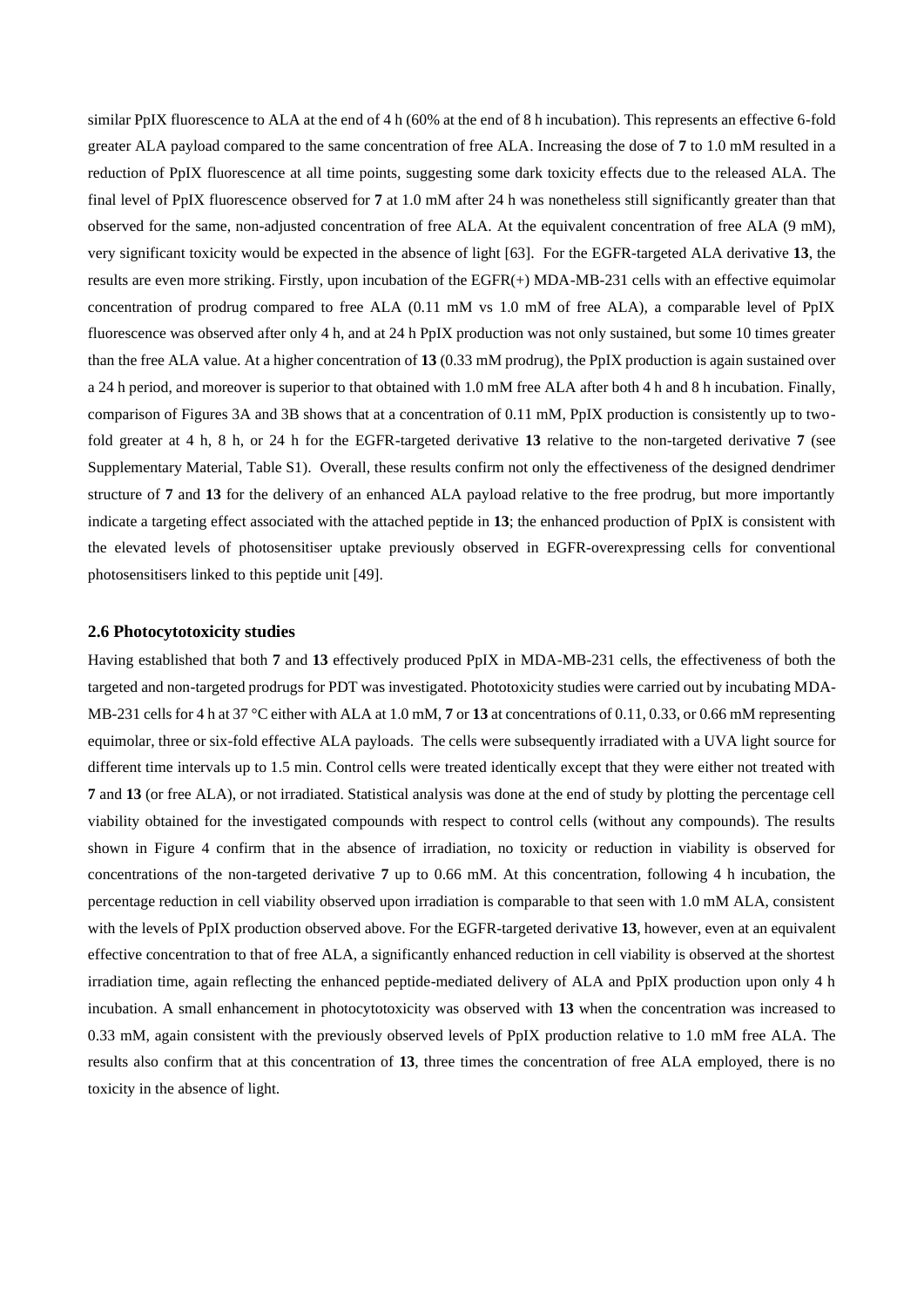

**Figure 4.** PDT effect of **7** and **13** on MDA-MB-231 cells after incubation for 4 h. **A.** MDA-MB-231 cells were treated with ALA dendrimer **7** (0.11 mM) and were incubated for 4 h at 37 °C in the dark. Cells were illuminated with UVA lamp for 0.5, 1.0 and 1.5 min. MTT analysis was carried out 24 h after light illumination and the results were compared with equimolar doses of ALA (1.0 mM). Higher concentrations of **7** (0.33, 0.66 and 1.0 mM) were also included in this study. **B.** MDA-MB-231 cells were treated with EGFR targeted ALA-dendrimer **13** (0.11 mM) and the same protocol was followed as for **A.** above. A higher concentration of **13** (0.33 mM) was also included in this study. Results were expressed as mean  $\pm$  SD (n = 3) and plotted as percentage normalised cell viability. Data were analysed using paired and unpaired t-tests (see Section 4.9) and statistically significant differences between groups of data (*p* < 0.05) are indicated by  $\star$  which denotes a significant difference from non-irradiated cells (dark).

### **3. Conclusion**

We have developed an efficient, modular synthesis of a peptide-targeted prodrug for delivery of multiple ALA copies to a selected cell type. The designed ALA prodrug provides an enhanced release of PpIX compared to equimolar concentrations of free ALA, and a correspondingly enhanced PDT activity. The synthetic strategy developed allows for the efficient targeted delivery of different payloads of ALA to a given cell type by modification of the dendron units or simple variation of the peptide component. This should open up a range of applications for such molecules for both PDT and fluorescence diagnosis applications.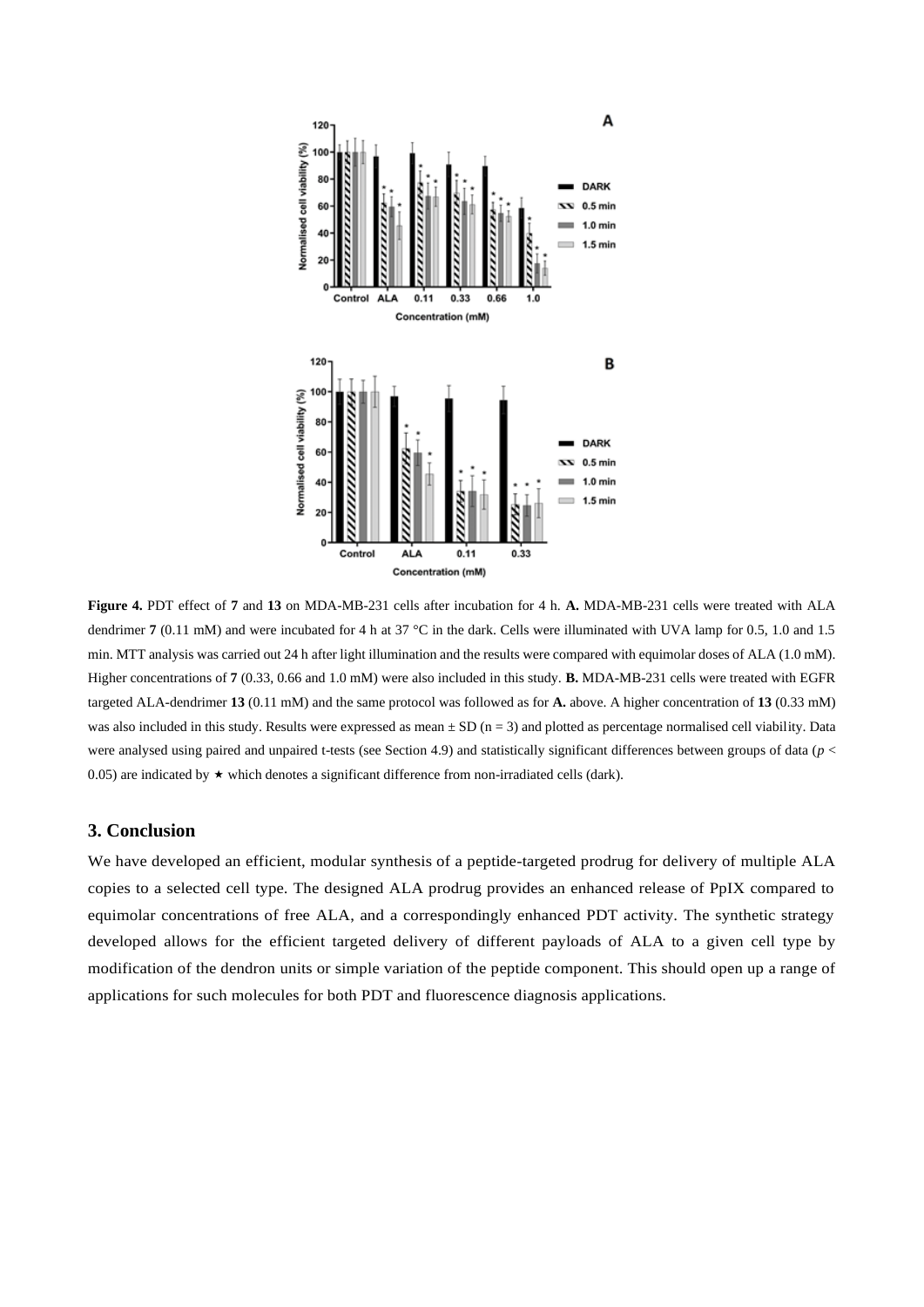### **4. Materials and Methods**

### **4.1 Abbreviations**

Age-related macular degeneration (AMD); aminolevulinic acid (ALA); European Medicines Agency (EMA); epidermal growth factor receptor, EGFR; US Food and Drug Administration (FDA); fluorescence photodiagnosis (PDD); photodynamic therapy (PDT); protoporphyrin IX (PpIX).

### **4.2 Chemicals**

Chemical reagents were purchased from Sigma, Aldrich, Fluka, Acros and Novabiochem. Anhydrous DCM was obtained by distillation over calcium hydride. Peptide grade DMF was purchased from Rathburn Chemicals. All other solvents were purchased from Fisher Scientific. Analytical TLC was performed using silica gel 60  $F_{254}$  pre-coated on aluminium sheets (0.25 mm thickness) and reverse-phase analytical TLC was performed with RP-18  $F_{254s}$  pre-coated on aluminium sheets (0.27 mm thickness). Column chromatography was performed on silica gel 60 (35-70 micron) from Fisher Scientific.

### **4.3 Instruments**

Melting points were recorded on an Electrothermal IA9200 melting point apparatus in open capillaries, and are quoted uncorrected. IR spectra were recorded on a Perkin-Elmer 782 infra-red spectrometer and values are given in  $cm^{-1}$ . <sup>1</sup>H and <sup>13</sup>C NMR spectra were recorded using a Bruker Advance DPX 500MHz FT and Varian Mercury VX 400MHz spectrometers. *J* values are given in Hz. Mass spectrometry was performed using a microTOF instrument from Bruker Daltonics (Bremen, Germany). Microwave irradiations were carried out using a Biotage® Initiator microwave instrument. Time-course fluorescence studies were carried out on a CLARIOstar high performance multimode microplate reader (CLARIOstar®, BMG LABTECH, United Kingdom). PDT studies were conducted using a Sellas UVA lamp (Gevelsberg, Germany) [64] with a peak emission at 405 nm and 20 mWcm-2 output. Analytical RP-HPLC was performed on a Dionex Ultimate 3000 system (Dionex, UK), with a VWD-3400 variable wavelength detector. Analyses were performed at  $35 \pm$ 0.1 °C on a Gemini 5 μm C18 110A column, (150 x 4.6 mm - Phenomenex, UK), equipped with a SecurityGuard C18 (ODS) 4 x 3.0 mm ID guard column (Phenomenex, UK), at a flow rate of 1 mL/min. Semi-preparative RP-HPLC was performed on a Dionex HPLC system equipped with a Phenomenex Gemini 5  $\mu$ m C-18 (250 x 10 mm) column with a flow rate of 2.5 mL min<sup>-1</sup>. Mobile phase A was 0.1% TFA in water and mobile phase B was 0.1% TFA in MeCN. (Method 1: 0.0–10.0 min 0-95% *B*, 10.0–15.0 min 95% *B*, 15.0–15.1 min at 95-5% *B*, 15.1–18.0 min 5% *B*. Method 2: 0.0–10.0 min 0-95% *B*, 10.0–20.0 min 95% *B*, 20.0–20.1 min at 95-5% *B*, 20.1–23.0 min 5% *B*).

### **4.4 Compound synthesis**

### *N***-[1,3-Dihydroxy-2-(hydroxymethyl)propan-2-yl]pent-4-ynamide (2)**

A solution of **1** (0.75 g, 6.20 mmol) and EEDQ (1.68 g, 6.75 mmol) in EtOH (28 mL) was treated with 4-pentynoic acid (0.55 g, 5.60 mmol). The reaction mixture stirred at 65 °C for 20 h under N<sub>2</sub> and the solvent was evaporated to give the crude product (2.05 g). Purification by column chromatography on silica gel eluting with 1-10% MeOH in EtOAc gave **2** as a white solid (0.75 g, 66%). Mp = 182-184 °C; R<sub>f</sub> = 0.48 (10% MeOH in EtOAc); IR (KBr disc) 3420-3230 (OH), 2931 (CH), 2118 (C≡C), 1627 (CO); <sup>1</sup>H NMR (400 MHz, CD<sub>3</sub>OD) δ 2.33-2.36 (m, 1H), 2.51-2.56 (m, 4H), 3.79 (s, 6H);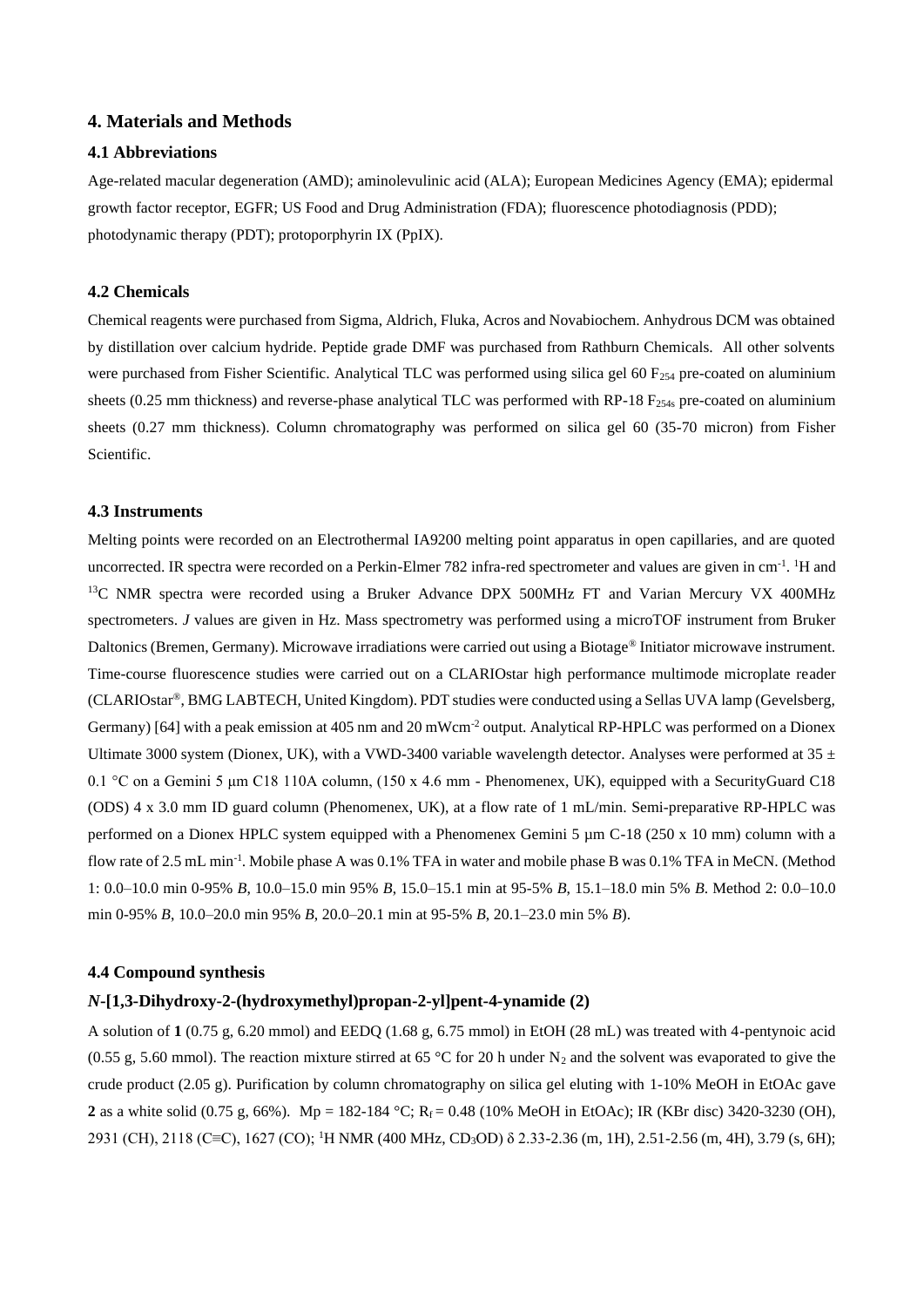<sup>13</sup>C NMR (100 MHz, CD<sub>3</sub>OD) δ 15.62, 36.40, 62.49, 63.68, 70.28, 83.56, 175.01; [Found (ESI+) 224.0929 [M+Na]<sup>+</sup>,  $C_9H_{15}NO_4Na$  requires 224.0893].

### **3-({5-[(tert-Butoxycarbonyl) amino]-4-oxopentanoyl} oxy)-2-[({5-[(***tert***-butoxycarbonyl) amino]-4-oxopentanoyl} oxy) methyl]-2-(pent-4-ynoylamino) propyl 5-[(***tert***-butoxycarbonyl) amino]-4-oxopentanoate (4)**

A solution of **2** (0.05 g, 0.23 mmol) in DCM (15 mL) was treated with **3** (0.20 g, 0.93 mmol) and DMAP (0.01 g, 0.09 mmol). The reaction mixture was cooled in an ice bath for 10 min and EDC.HCl (0.20 g, 1.03 mmol) was added. The reaction mixture was stirred under N<sub>2</sub> for 48 h at 30 °C, then the solvent was evaporated and the residue was dissolved in a mixture of EtOAc/H2O (80 mL, 1:1). The organic layer was washed with 5% aq. citric acid (1 x 40 mL), 10% aq. NaHCO<sub>3</sub> (40 mL), brine (40 mL) and dried over MgSO<sub>4</sub>. The organic extract was filtered, and the solvent was evaporated to give the crude product as a yellowish oil (0.20 g). Purification by column chromatography on silica gel eluting with 70-100% acetone in DCM gave **4** as a yellowish oil (0.18 g, 89%); Rf = 0.70 (30% acetone in DCM); IR(film) 3373 (NH), 2979 (CH), 2931 (CH) 2129 (C≡C); <sup>1</sup>H NMR (400 MHz, CDCl3) δ 1.40 (s, 27H), 2.01 (t, *J* = 2.6, 1H), 2.36-2.39 (m, 2H), 2.43-2.46 (m, 2H), 2.58-2.61 (m, 6H) 2.68-2.72 (m, 6H), 3.98-4.00 (m, 6H), 4.36 (s, 6H), 5.33 (s, 3H), 6.33 (s, 1H); <sup>13</sup>C NMR (100 MHz, CDCl<sub>3</sub>) δ 14.66, 25.04, 27.63, 27.88, 28.30, 34.23, 35.52, 50.16, 58.20, 58.26, 62.46, 69.32, 79.94, 82.98, 155.78, 171.53, 171.87, 204.51; [Found (ESI+) 841.4070 [M+H]<sup>+</sup>, C<sub>39</sub>H<sub>61</sub>N<sub>4</sub>O<sub>16</sub> requires 841.4077].

### **Dend-(Tris-ALA-Boc)<sup>3</sup> (6)**

A solution of **5** (10.0 mg, 15.5 µmol) and **4** (78.6 mg, 93.5 µmol) in DMSO/ H2O (9:1, 2 mL) was treated with 1M aq.  $CuSO<sub>4</sub>$  (0.14 mL, 0.14 mmol) and sodium ascorbate (108 mg, 0.55 mmol) were added. The reaction was stirred for 72 h at RT and monitored by analytical HPLC (Gradient 1) which showed complete disappearance of **5** and formation of new species at 10.53 min. The reaction mixture was purified by semi-preparative HPLC (Gradient 2) to obtain **6** as white solid  $(24.5 \text{ mg}, 50\%)$ ; Analytical HPLC (Gradient 1) Rt = 10.53 min; <sup>1</sup>H NMR (500 MHz, CD<sub>3</sub>OD)  $\delta$  1.43 (s, 81H), 2.55-2.61 (m, 24H), 2.72-2.79 (m, 18H), 2.92-2.94 (m, 6H), 3.58-3.68 (m, 12H), 3.73-3.76 (m, 2H), 3.82-3.93 (m, 28H), 4.19-4.22 (m, 6H), 4.35 (s, 18H), 4.52-4.57 (m, 6H), 7.35 (s, 2H), 7.82-7.84 (m, 3H); <sup>13</sup>C NMR (125 MHz, CD3OD) 24.21, 28.59, 28.77, 35.01, 36.30, 50.75, 51.60, 59.17, 63.18, 70.11, 70.39, 70.81, 71.53, 73.68, 80.61, 110.10, 124.83, 127.01, 143.56, 158.41, 169.17, 173.64, 174.76, 207.40; [Found (ESI+) 1604.2249 [M+2H] 2+, C142H219N21O<sup>59</sup> requires 1604.2283].

### **Dend-(Tris-ALA)<sup>3</sup> .9TFA (7)**

A solution of  $6$  (20 mg, 6.32 µmol) in DCM (5 mL) was treated with TFA (5 mL) at 0  $^{\circ}$ C and the reaction mixture was stirred for 30 min and monitored by HPLC (Gradient 1) which showed complete disappearance of starting material **6**. The solvent was evaporated under vacuum and the residue was co-evaporated with Et<sub>2</sub>O ( $\times$  3) to remove excess TFA. This material was freeze dried from H<sub>2</sub>O to give **7** (17.5 mg, 88.0%); Analytical HPLC (Gradient 1) Rt = 4.35 min; <sup>1</sup>H NMR (400 MHz, CD3OD) δ 2.61 (t, *J* = 7.4, 6H), 2.70 (t, *J* = 8.0, 18H), 2.89 (t, *J* = 8.0, 18H), 2.95 (t, *J* = 7.4, 6H), 3.61-

3.73 (m, 12H), 3.75-3.80 (m, 2H), 3.83-3.92 (m, 10H), 4.08 (s, 18H), 4.19-4.27 (m, 6H), 4.42 (s, 18H), 4.52-4.59 (m, 6H), 7.40 (s, 2H), 7.81-7.83 (m, 3H); <sup>13</sup>C NMR (125 MHz, CD3OD) 22.22, 28.28, 35.27, 36.45, 48.10, 51.29, 51.37, 59.12, 63.32, 69.98, 70.44, 70.76, 71.29, 71.47, 71.59, 71.70, 73.64, 110.04, 124.38, 127.31, 143.13, 147.57, 153.60, 169.20, 173.55, 175.05, 203.24; [Found (ESI+) 839.1056 [M+3H]<sup>3+</sup>, C<sub>97</sub>H<sub>149</sub>N<sub>21</sub>O<sub>41</sub> requires 839.1033].

### **H-Leu-Ala-Arg(Pmc)-Leu-Leu-Thr(tBu)-2-Chlorotrityl resin (8)**

2-Chlorotrityl resin (0.5 g, 1.3 mmol/g) was pre-swollen in a SPPS vessel using DCM (5 mL) for 15 min, and the procedure was repeated twice. Pre-loading of the first amino acid was accomplished by adding a solution of Fmoc-Thr(tBu)-OH (0.775 g, 1.95 mmol) and DIEA (0.69 mL, 3.9 mmol) in DMF (2 mL). The vessel was agitated for 1 h and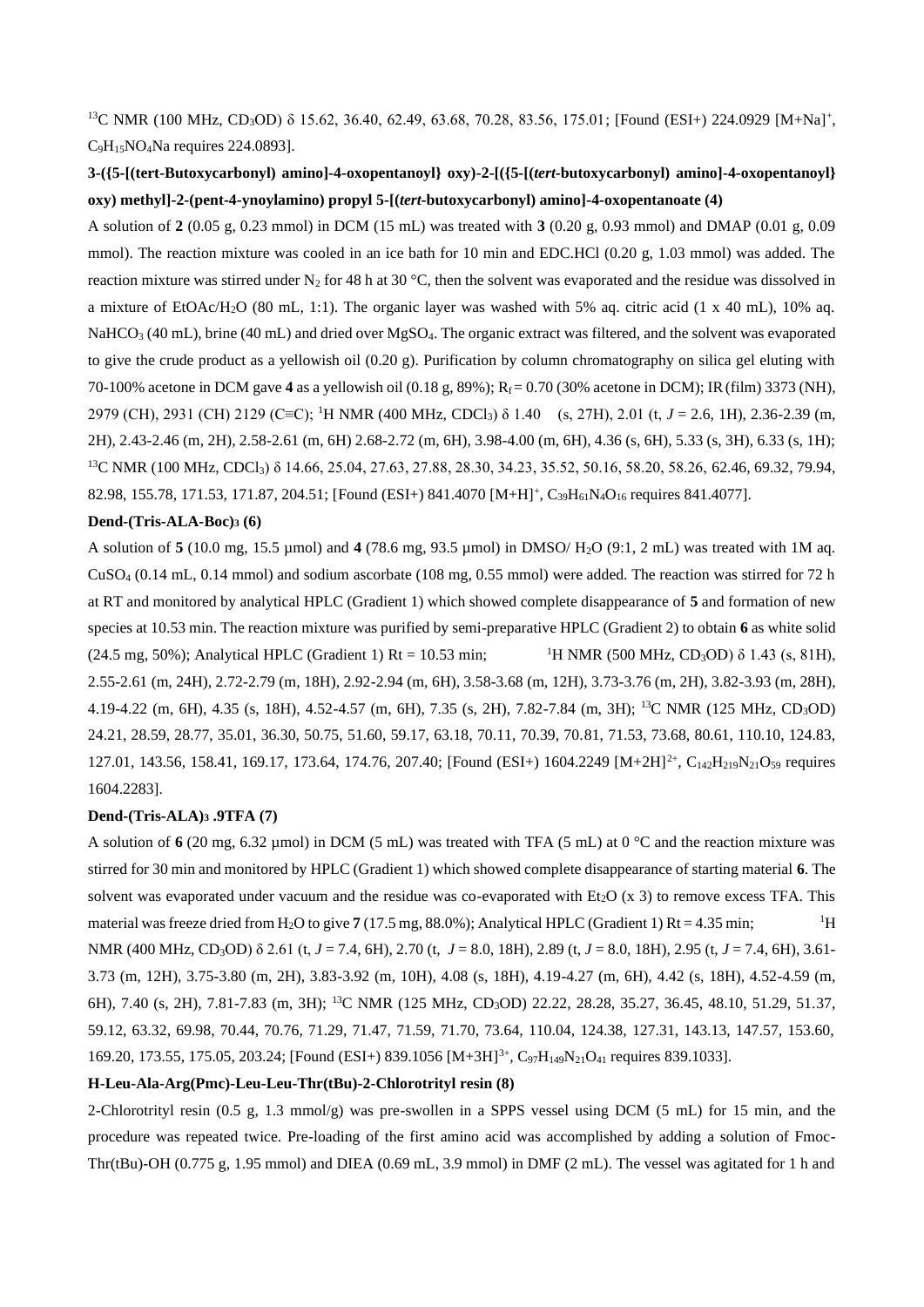the solvent was removed under reduced pressure. The resin was washed with DMF (5 mL), then piperidine/DMF (3 mL, 1:4 v/v) was added to the resin and the vessel was agitated for 5 min. The procedure was repeated and the vessel was shaken for 10 min. The solvent was removed under reduced pressure and the resin was washed with DMF (5 x 5 mL). Successful removal of the Fmoc group was confirmed by the Kaiser test. The remaining amino acids were coupled using an Activotec automated peptide synthesiser using 3 eq of Fmoc-protected amino acid (Fmoc-Leu-OH, Fmoc-Arg(Pmc)- OH, or Fmoc-Ala-OH), 3 eq of PyBOP as coupling agent, 6 eq of DIEA as base and DMF (6.0 mL) as solvent. The peptide resin was washed thoroughly with DMF (2 x 5.0 mL), DCM (2 x 5.0 mL), MeOH (5.0 mL) and Et<sub>2</sub>O (2 x 5.0) mL), and dried in vacuo to give **8** (1.3 g) of peptide resin. The final loading of the peptide was found to be 0.745 mmol/g by Fmoc loading test.

#### **H-Leu-Ala-Arg-Leu-Leu-Thr-OH. 2TFA (9)**

Peptide resin  $8(100 \text{ mg}, \text{mmol/g})$  was placed in a 5 mL vial and was treated with TFA/TIS/H<sub>2</sub>O (2 mL, 95:2.5:2.5 v/v/v) for 3 h at RT. The resin beads were filtered off, washed with TFA, and the combined filtrates were collected into a Falcon tube containing  $Et<sub>2</sub>O$  (5.0 mL) to precipitate the peptide. The resulting precipitate was collected by centrifugation and was washed repeatedly with Et<sub>2</sub>O to remove excess TFA. The precipitated material was dissolved in 0.1% aq. TFA, filtered using a 0.2 µm syringe filter and the resulting solution was directly purified by semi-preparative HPLC (Gradient 1). The purified peptide was then freeze-dried from H2O to give **9** as a white solid (55 mg, 85%); Analytical HPLC (Gradient 1) Rt = 5.27 min; <sup>1</sup>H NMR (500 MHz, CD3OD) δ 0.93-1.04 (m, 18H), 1.18 (d, *J* = 6.0, 3H), 1.41 (d, *J* = 7.0, 3H), 1.63-1.79 (m, 12H), 1.85-1.92 (m, 1H), 3.21 (t, *J* = 7.0, 2H), 3.90-3.92 (m, 1H), 4.32-4.50 (m, 6H); <sup>13</sup>C NMR (125 MHz, CD3OD) δ 17.99, 20.55, 21.86, 21.99, 22.05, 23.15, 23.47, 25.35, 25.81, 25.88, 25.96, 30.19, 41.70, 41.72, 41.97, 42.03, 50.53, 52.83, 53.18, 53.40, 53.95, 58.97, 68.44, 158.65, 170.57, 173.36, 173.47, 174.33, 174.89; [Found  $(ESI+) 686.4605 [M+H]<sup>+</sup>, C<sub>31</sub>H<sub>60</sub>N<sub>9</sub>O<sub>8</sub> requires 686.4559].$ 

#### **Azido PEG Gallic acid spacer-H-Leu-Ala-Arg(Pmc)-Leu-Leu-Thr(tBu)-2-Chlorotrityl resin (10)**

Peptide resin **8** (115 mg, 65.5 µmol) was swollen in DCM (3.0 mL) for 10 min and then in DMF (3 x 3.0 mL) for 5 min. A solution of **5** (84.0 mg, 131 µM) in DMF (400 µL) was treated with HATU (49.0 mg, 131 µmol) followed by DIEA (45.0 µL, 262 µmol). After 3 min of preactivation, the mixture was added to the peptide resin. The resin was shaken for 24 h, then the solvent was removed and the resin beads were washed with DMF ( $3 \times 2.0$  mL), DCM ( $3 \times 2.0$  mL), MeOH (2.0 mL) and DCM (2 x 2.0 mL). Successful attachment of **10** was confirmed by a negative Kaiser test.

### **Azido PEG Gallic acid spacer-H-Leu-Ala-Arg-Leu-Leu-Thr-OH. TFA (11)**

Peptide resin **10** (50 mg, 37.7 µmol) was placed in a 3 mL vial and was treated with TFA/TIS/H<sub>2</sub>O (1 mL, 95:2.5:2.5)  $v/v/v$  for 3 h at RT. The resin beads were filtered off, washed with TFA, and the combined filtrates were collected into a Falcon tube containing Et<sub>2</sub>O (5.0 mL) to precipitate the peptide. The resulting precipitate was collected by centrifugation and was washed repeatedly with Et<sub>2</sub>O. The precipitated material was dissolved in 0.1% aq. TFA, filtered using a 0.2  $\mu$ m syringe filter and the resulting solution was purified by semi-preparative HPLC (Gradient 2). The purified peptide was then freeze-dried from H<sub>2</sub>O to give 11 as the TFA salt (29 mg, 54%); Analytical HPLC (Gradient 1)  $R_t = 8.44$  min; <sup>1</sup>H NMR (500 MHz, CD3OD) δ 0.90-1.02 (m, 18H), 1.18 (d, *J* = 6.5, 3H), 1.38 (d, *J* = 7.0, 3H), 1.63-1.79 (m, 12H), 1.87- 1.94 (m, 1H), 3.16-3.19 (m, 2H), 3.34-3.38 (m, 6H), 3.63-3.69 (m, 12H), 3.71-3.75 (m, 6H), 3.81-3.85 (m, 2H), 3.87-3.92 (m, 4H), 4.21-4.36 (m, 9H), 4.38-4.42 (m, 2H), 4.45-4.51 (m, 2H), 7.25 (s, 2H); <sup>13</sup>C NMR (125 MHz, CD3OD) δ 17.44, 20.49, 21.76, 21.82, 22.21, 23.34, 23.54, 23.57, 25.77, 25.92, 26.00, 26.11, 29.89, 41.38, 41.63, 41.70, 41.94, 51.26, 51.79, 53.32, 53.48, 54.27, 54.82, 59.04, 68.58, 70.25, 70.94, 71.15, 71.62, 71.65, 71.89, 73.65, 108.37, 153.84, 173.29, 173.90, 174.85; [Found (ESI+) 677.3840 [M+2Na]<sup>2+</sup>, C<sub>56</sub>H<sub>96</sub>N<sub>18</sub>O<sub>18</sub>Na<sub>2</sub> requires 677.3467].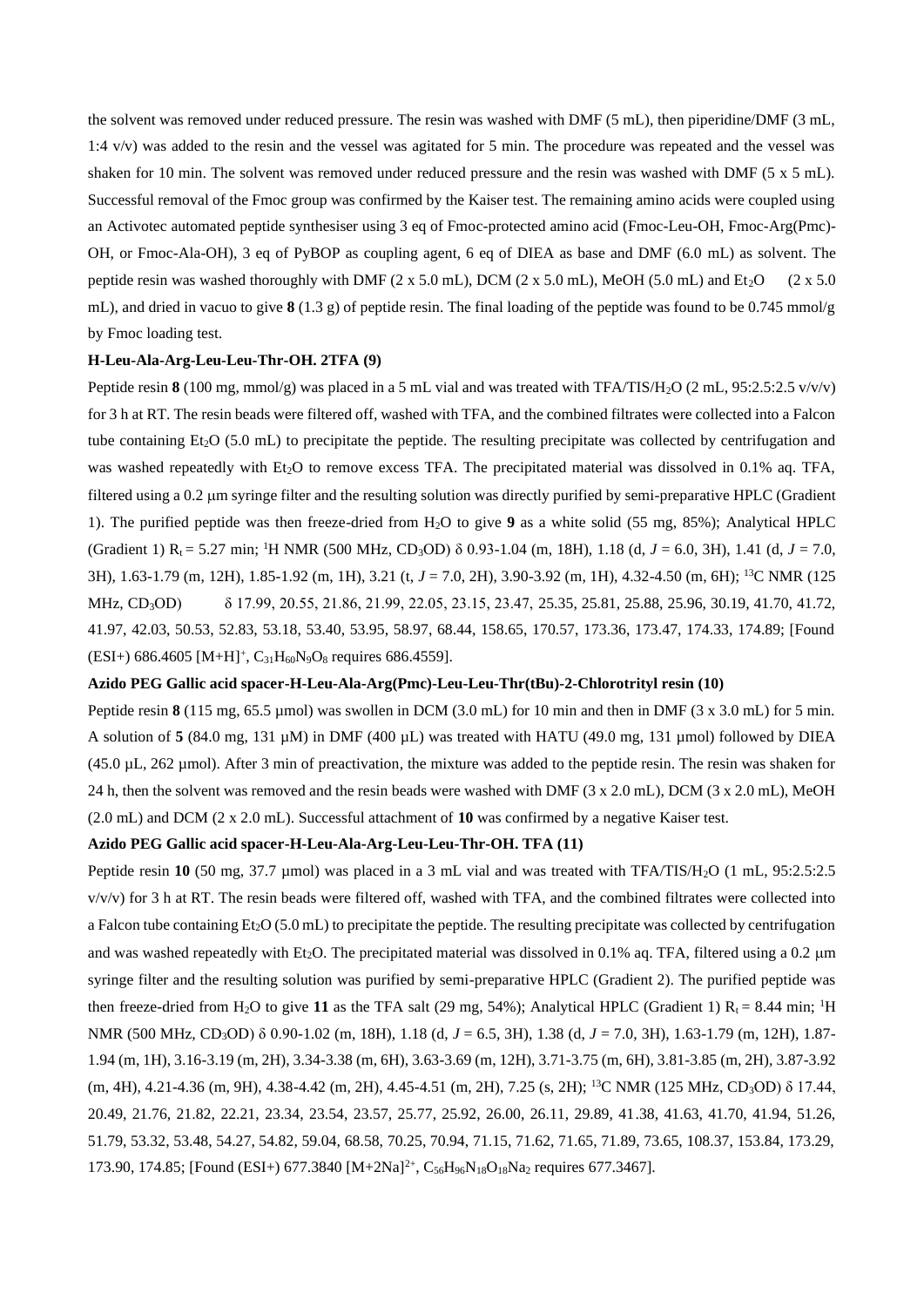#### **Dend-(Tris-ALA)3-LARLLT-OH. 10TFA (13)**

### *Click coupling AT RT*

A solution of peptide-targeted core unit **11** (5 mg, 3.55 µmol) in DMSO (100 µL) was treated with **4** (18 mg, 21 µmol) and copper(I) trifluoromethanesulfonate benzene complex (11 mg, 21  $\mu$ mol), and the reaction mixture was stirred for 36 h and monitored by analytical HPLC (Gradient 1) which showed the disappearance of the starting material and appearance of new species at 9.94 min. The reaction mixture was diluted with 0.1% aq. TFA and the product was isolated by semipreparative HPLC (Gradient 2) and freeze-dried from H2O to give Boc-protected peptide-targeted dendrimer **12** (9.5 mg, 69%).

### *Under microwave irradiation*

A solution of peptide-targeted core unit 11 (5 mg, 3.55  $\mu$ mol) in DMSO (100  $\mu$ L) was treated with 4 (18 mg, 21  $\mu$ mol) and copper(I) trifluoromethanesulfonate benzene complex (11 mg, 21 µmol), and the reaction was carried out in a microwave (MW) reaction vial (Biotage Initiator Microwave reactor) which was irradiated for 10 min (at constant power, 10-15 W; temp =  $70^{\circ}$ C). The reaction was allowed to reach RT and the vial was removed from the MW cavity. The reaction mixture was analysed by HPLC (Gradient 1) which showed complete disappearance of the starting material **11** and formation of a new species at 9.94 min. The product was isolated by semi-preparative HPLC and freeze-dried from H<sub>2</sub>O to give the Boc-protected peptide-targeted dendrimer 12 (10.3 mg, 75%). Analytical HPLC (Gradient 1)  $R_1 = 9.94$ min; [Found (ESI+) 1915.9682 [M+2H]<sup>2+</sup>, C<sub>173</sub>H<sub>278</sub>N<sub>30</sub>O<sub>66</sub> requires 1915.9654]. The resulting product 12 was dissolved in dry DCM (3 mL) and the reaction mixture cooled to 0 °C. TFA (3 mL) was added dropwise and the reaction mixture stirred for 30 min at RT and monitored by analytical HPLC (Gradient 1) which showed complete disappearance of **12** and appearance of new species at 5.18 min. The solvent was evaporated under reduced pressure and the residue was coevaporated with Et<sub>2</sub>O (x 3) to remove excess TFA. This material was freeze dried from H<sub>2</sub>O to give final product 13 as a white solid (9.1 mg, 95%); Analytical HPLC (Gradient 1)  $R_t = 5.18$  min; <sup>1</sup>H NMR (500 MHz, CD<sub>3</sub>OD)  $\delta$  0.92-0.94 (m, 6H), 0.97-1.03 (m, 12H), 1.19-1.23 (m, 3H), 1.38-1.43 (m, 3H), 1.66-1.85 (m, 12H), 1.92-1.95 (m, 1H), 2.61 (t, *J* = 7.5, 6H), 2.68-2.73 (m, 18H), 2.87-2.91 (m, 18H), 2.94 (t, *J* = 7.0, 6H), 3.21 (t, *J* = 7.0, 2H), 3.64-3.70 (m, 12H), 3.74-3.79 (m, 2H), 3.84-3.87 (m, 4H), 3.88-3.92 (m, 6H), 4.08 (s, 18H), 4.18-4.21 (m, 2H), 4.22-4.25 (m, 4H), 4.28-4.31 (m, 1H), 4.33-4.37 (m, 2H), 4.38-4.45 (m, 20H), 4.46-4.52 (m, 1H), 4.54-4.59 (m, 7H), 7.29-7.33 (m, 2H), 7.79-7.83 (m, 3H); <sup>13</sup>C NMR (125 MHz, CD3OD) δ 17.50, 20.50, 21.78, 22.23, 23.38, 23.56, 23.60, 25.75, 25.91, 26.09, 28.27, 35.31, 36.46, 41.34, 41.61, 41.94, 48.14, 51.25, 51.32, 53.36, 53.61, 54.50, 54.85, 59.10, 63.29, 68.57, 69.97, 70.44, 70.73, 71.28, 71.43, 71.57, 71.65, 73.63, 108.08, 124.32, 147.59, 153.66, 158.58, 173.47, 173.55, 174.94, 175.08, 203.26; [Found  $(ESI+) 977.4865 [M+3H]^{3+}$ ,  $C_{128}H_{204}N_{30}O_{48}$  requires 977.4888].

### **4.6 Cell lines and cultivation**

Cell culturing was carried out in 10% FCS DMEM (high glucose Dulbecco's modified Eagle's medium) with 30 mM NaHCO<sub>3</sub>, 2 mM L-glutamine, and 50 IU/mL of each of penicillin/ streptomycin. The FCS stock was heat-inactivated at 56 °C for 45 min before use. Cells were passaged once every 5 days and seeded at a density of 8 x  $10<sup>3</sup>$  cells per well in media (200  $\mu$ L), and grown for 24 h prior to the treatment with compounds for 4 or 24 h, depending on the experimental requirement.

### **4.7 Time course fluorescence studies**

Cells were seeded into clear 96-well cell culture micro-plates (CELLSTAR®, Greiner Bio-one, United Kingdom) at a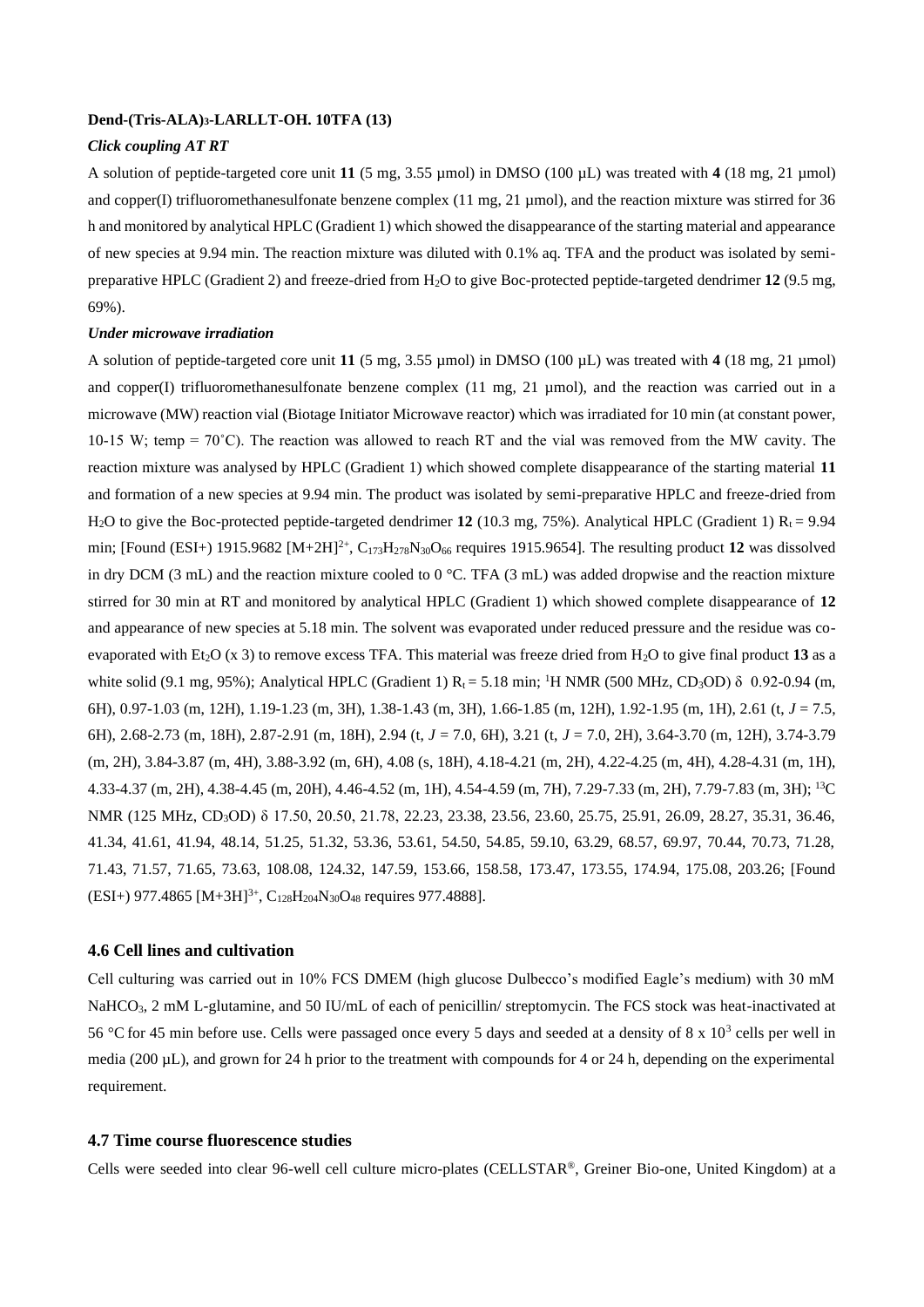density of 8 x  $10<sup>3</sup>$  cells per well for 24 h. The culture medium was removed and each well was washed with PBS (2 x 100)  $\mu$ L). Varying concentrations of ALA and ALA-containing prodrugs in phenol red (100  $\mu$ L) and serum-free medium (100 µL) were then added to designated series of wells in triplicates under subdued lighting. Each plate contained control wells with cells but without added drug to determine the background reading. Each plate was covered with aluminium foil and placed in the incubator at 37 °C CO<sub>2</sub> for 4-24 h. The fluorescence signal from each well was measured at 4, 8 and 24 h interval with a CLARIOstar high performance microplate reader using 410 nm excitation and 635 nm emission wavelengths with slit widths set to 10 nm.

### **4.8 Cytotoxicity and MTT assay**

Cells were seeded into 96-well black cell culture micro-plates (CELLSTAR®, Greiner Bio-one, United Kingdom) at a density of 8 x  $10<sup>3</sup>$  cells per well for 24 h. The culture medium was removed and each well was washed with PBS (2 x 100)  $\mu$ L). Varying concentrations of ALA and ALA-containing prodrugs in phenol red and serum-free medium (100  $\mu$ L) were then added to designated series of wells in triplicates under subdued lighting. Each plate contained control wells with cells but without added drug to determine the background reading. Each plate was covered with aluminium foil and placed in the incubator for 4 h at 37 °C under an atmosphere of 5%  $CO<sub>2</sub>$ . After 4 h, drug samples were removed and PBS (100)  $\mu$ L) was added to each well. The plates were irradiated from above using a Sellas UVA lamp for 30, 60 and 90 s(0.6, 1.2 and 1.8 J/cm<sup>2</sup> – see 4.3 Instruments) by moving a box covered with foil across the plate to expose the appropriate wells. After the irradiation, the PBS was replaced with serum-free medium and plates were incubated for further 48 h and the cell viability was assessed using MTT assay. Prior to the experiment, a solution of MTT in serum free medium (SFM) was prepared at a final concentration of 0.5 mg/mL from the stock solution. 96 well plates were removed from the incubator and SFM from each well was replaced with MTT/SFM solution (100 µL). The plates were then incubated for a further 3 h. The MTT/SFM solution was removed and DMSO (100 µL) was added to each well. The plates were then kept swirling for few minutes on a 3D rocking platform (Stuart Scientific UK) under dim lighting. The DMSO solutions were then transferred to a new 96 well plate (transparent) and read with a Dynatech plate reader MR-5000 (Dynatech, Guernsey, Channel Islands) at 570 nm using DMSO as a blank control. The mean values obtained from the raw data for each condition were expressed as percentage cell viability.

### **4.9 Statistical analysis**

Results were expressed as mean +/- standard deviation (SD). Data were analysed using paired and unpaired t-tests. The *p* value of <0.05 was considered as a significant difference between groups of data. GraphPad Prism 7.01 and Microsoft Excel 2013 software was used to carry out statistical analysis. The ranges given to the number of experiments for each graph presented in the Results section (i.e.  $n = 3$ , 4 or 6), indicates the number of independent experiments carried out with different compounds/treatments.

#### **Declaration of competing interests**

The authors declare that they have no known competing financial interests or personal relationships that could have appeared to influence the work reported in this paper.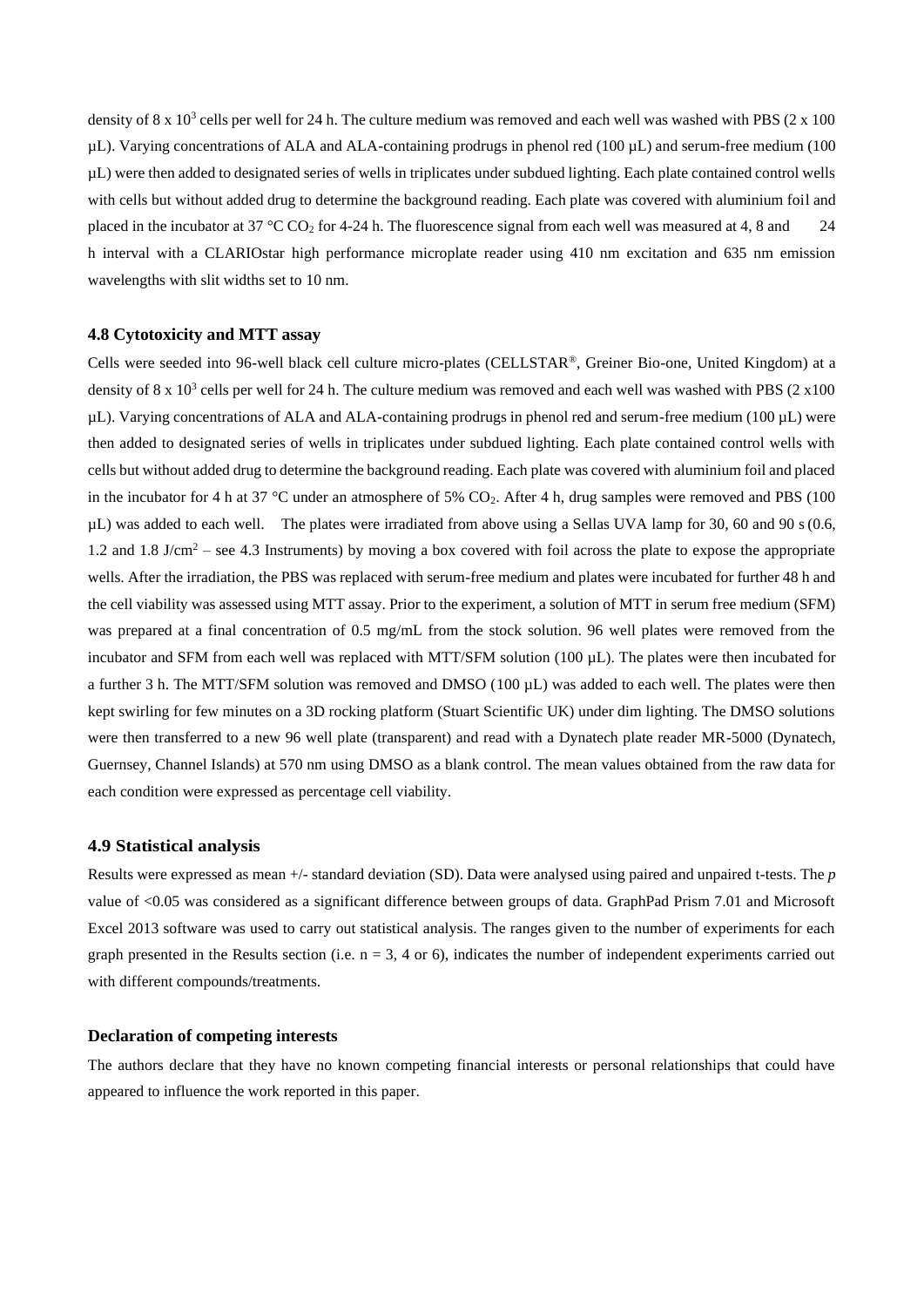### **Acknowledgements**

This work was supported by BBSRC grants BB/J009164/1 (IME) and BB/J009318/1 (AJM). We thank the University of Bath Faculty of Science for a Fee Waiver Scholarship (KMT). We thank Prof. S. Pascu and Dr F. Cortezon Tamarit for assistance with the microwave synthesis.

### **Appendix A. Supplementary material**

These data include <sup>1</sup>H, <sup>13</sup>C and MS spectra of all the compounds described in this article.

### **References**

- [1] W. M. Sharman, C. M. Allen and J. E. van Lier, *Drug Discovery Today*, 1999, **4**, 507-517.
- [2] A-R Azzouzi, S. Vincendeau, E. Barret, A. Cicco, F. Kleinclauss, H. G. van der Poel, C. G. Stief, J. Rassweiler, G. Salomon, E. Solsona, A. Alcaraz, T. T. Tammela, D. J. Rosario, F. G. Veiga, G. Ahlgren, F. Benzaghou, B. Gaillac, B. Amzal, F. M. J. Debruyne, G. Fromont, C. Gratzke, and M. Emberton, *Lancet Oncol.,* 2017, **18**, 181-191.
- [3] C. Ferroni, A. Del Rio, C. Martini, E. Manoni and G. Varchi, *Front. Chem.*, 2019, **7**, 719.
- [4] P. Agostinis, K. Berg, K. A. Cengel, T. H. Foster, A. W. Girotti, S. O. Gollnick, S. M. Hahn, M. R. Hamblin, A. Juzeniene, D. Kessel, M. Korbelik, J. Moan, P. Mroz, D. Nowis, J. Piette, B. C. Wilson and J. Golab, *CA Cancer J. Clin.*, 2011, **61**, 250-281.
- [5] S. Yano, S. Hirohara, M. Obata, Y. Hagiya, S.-I. Ogura, A. Ikeda, H. Kataoka, M. Tanaka and T. Joh, *J. Photochem. Photobiol., C*, 2011, **12**, 46-67.
- [6] B. Krammer and K. Plaetzer, *Photochem. Photobiol. Sci.*, 2008, **7**, 283-289.
- [7] Z. Malik, *Translational Biophotonics*, 2020, **2,** e201900022.
- [8] K. McNicholas, M. N. MacGregor and J. M. Gleadle, *Br. J. Cancer*, 2019, **121**, 631-639.
- [9] C. Thunshelle, R. Yin, Q. Chen and M. R. Hamblin, *Curr. Dermatol. Rep.*, 2016, **5**, 179–190.
- [10] J.E. Räsänen, N. Neittaanmäki, L. Ylitalo, J. Hagman, P. Rissanen, L. Ylianttila, M. Salmivuori, E. Snellman and M. Grönroos, *Br. J. Dermatol.*, 2019, **181**, 265-274.
- [11] L. J. McLellana, P. O'Mahoney, M. Khazovad, M. Higlett, S. H. Ibbotson and E. Eadie, *Photodiag. Photodynam. Ther.*, 2019, **27**, 19-23.
- [12] P. O'Mahoney and E. Eadie, *Photochem. Photobiol.*, 2020, **96**, 434-436.
- [13] S. W. Cramer and C. C. Chen, *Front. Surg.*, 2020, **6**, 81.
- [14] A. Casas, *Cancer Lett.*, 2020, **490**, 165-173.
- [15] N. Fotinos, M. A. Campo, F. Popowycz, R. Gurny and N. Lange, *Photochem. Photobiol.*, 2006, **82**, 994– 1015.
- [16] D. I. J. Morrow, P. A. McCarron, A. D. Woolfson, P. Juzenas, A. Juzienne, V. Iani, J. Moan and R. F. Donnelly, *J. Pharm. Pharmacol*., 2010, **62**, 906–913.
- [17] K. M. Tewari and I. M. Eggleston, *Photochem. Photobiol. Sci.*, 2018, **17**, 1553-1572.
- [18] S. Sansaloni-Pastor, J. Bouilloux and N. Lange, *Pharmaceuticals*, 2019¸ **12**, 148.
- [19] K. M. Chan, J. Gleadle, K. Vasilev and M. MacGregor, *Int. J. Mol. Sci.*, 2020, **21**, 2963.
- [20] V. Herceg, N. Lange, E. Allémann and A. Babic, *J. Photochem. Photobiol., B*, 2017, **171**, 34-42.
- [21] V. Herceg, S. Adriouach, K. Janikowska, E. Allémann and A. Babic, *Bioorg. Chem*., 2018, 78, 372–380.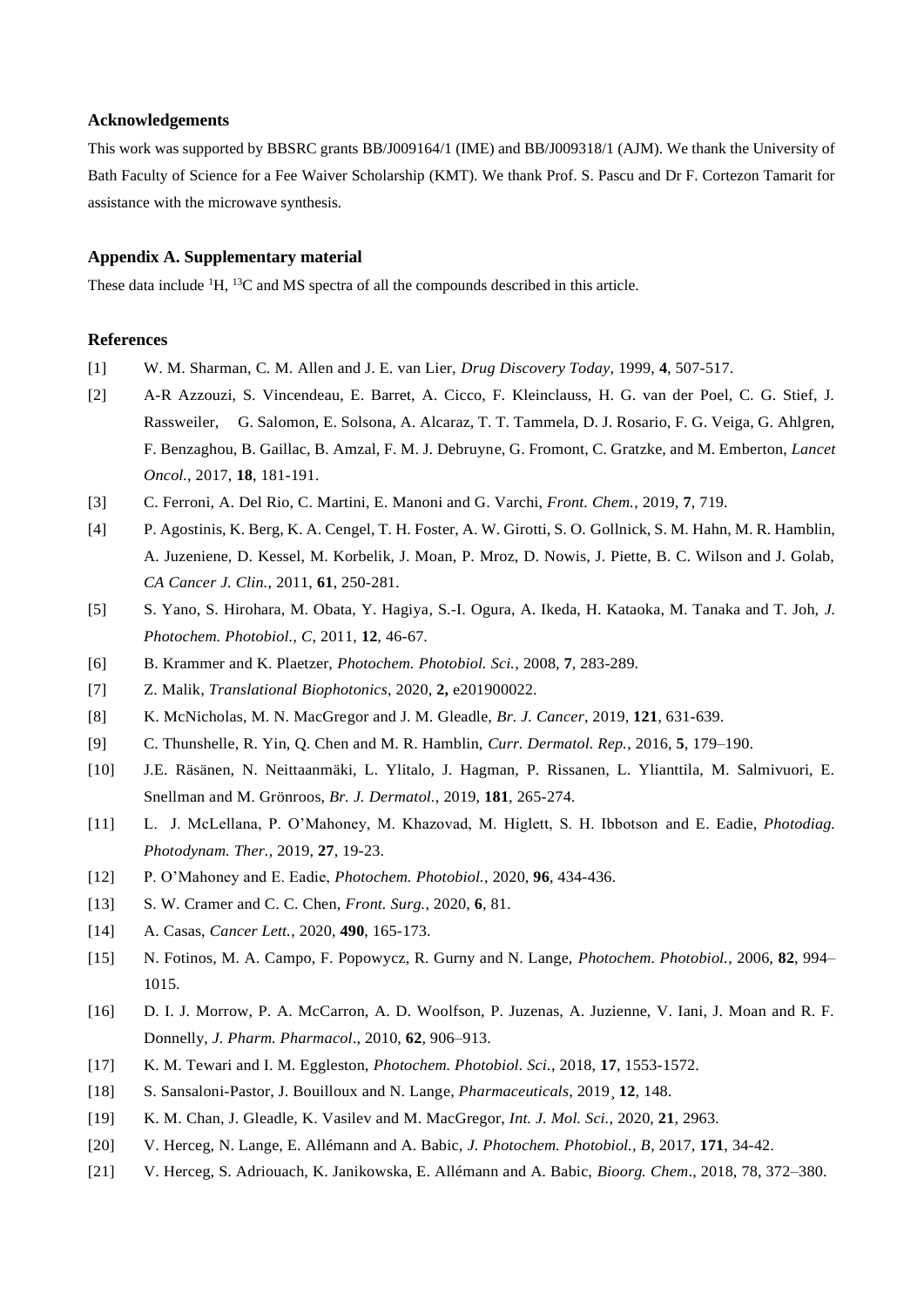- [22] K. Li, W. Dong, L. Qiu, Q. Liu, G. Lv, Y. Peng, M. Xie and J. Lin, *Eur. J. Med. Chem.*, 2019, **181**, 111582.
- [23] A. Punjabi, X. Wu, A. Tokatli-Apollon, M. El-Rifai, H. Lee, Y. Zhang, C. Wang, Z. Liu, E. M. Chan, C. Duan and G. Han, *ACS Nano*, 2014, **8**, 10621-10630.
- [24] J. Wu, H. Han, Q. Jin, Z. Li, H. Li, and J. Ji, *ACS Appl. Mater. Interfaces*, 2017, **9**, 14596−14605.
- [25] L. Bourré, F. Giuntini, I. M. Eggleston, M. Wilson and A. J. MacRobert, *Mol. Cancer Ther.*, 2008, **7**, 1720- 1729.
- [26] L. Bourré, F. Giuntini, I. M. Eggleston, M. Wilson and A. J. MacRobert, *Br. J. Cancer*, 2009, **100**, 723- 731.
- [27] F. Giuntini, L. Bourré, A. J. MacRobert, M. Wilson and I. M. Eggleston, *J. Med. Chem.*, 2009, **52**, 4026- 4037.
- [28] G. Di Venosa, P. Vallecorsa, F. Giuntini, L. Mamone, A. Batlle, S. Vanzuli, A. Juarranz, A. J. MacRobert, I. M. Eggleston and A. Casas, *Mol. Cancer Ther.*, 2015, **14**, 440-451.
- [29] M. J. Dixon, L. Bourré, A. J. MacRobert and I. M. Eggleston, *Bioorg. Med. Chem. Lett.*, 2007, **17**, 4518- 4522.
- [30] R. P. Johnson, C.-W. Chung, Y.-I. Jeong, D. H. Kang, H. Suh and I. Kim, *Int. J. Nanomed.*, 2012, **7**, 2497- 2512.
- [31] W. R. Abd-Elgaliel, Z. Cruz-Monserrate, H. Wang, C. D. Logsdon and C.-H. Tung, *J. Controlled Release*, 2013, **167**, 221-227.
- [32] T. Zhou, L.-L. Shao, S. Battah, C.-F. Zhu, R. C. Hider, B. J. Reeder, A. Jabeen, A. J. MacRobert, G. Ren and X. Liang, *Med.Chem.Commun*., 2016, **7**, 1190-1196.
- [33] A. Guaragna, G. N. Roviello, S. D'Errico, C. Paolella, G. Palumbo and D. D'Alonzo, *Tetrahedron Lett.*, 2015, **56**, 775-778.
- [34] E. E. Kamarulzaman, A. M. Gazzali, S. Acherar, C. Frochot, M. Barberi-Heyob, C. Boura, P. Chaimbault, E. Sibille, H. A. Wahab and R. Vanderesse, *Int. J. Mol. Sci.*, 2015, **16**, 24059-24080.
- [35] E. Y. Xue, R. C. H. Wong, C. T. T. Wong, W. P. Fong and D. K. P. Ng, *RSC Advances*, 2019, **9**, 20652- 20662.
- [36] S. A. M. Van Lith, D. van den Brand, R. Wallbrecher, L. Wubbeke, S. M. J. van Duijnhoven, P. I. Makinen, J. S. Hoogstad van Evert, L. Massuger, S. Yla-Herttuala, R. Brock and W. P. J. Leenders, *Eur. J. Pharm, Biopharm.*, 2018, **124**, 63-72.
- [37] R. Dondi, E. Yaghini, K. M. Tewari, L. Wang, F. Giuntini, M. Loizidou, A. J. MacRobert and I. M. Eggleston, *Org. Biomol. Chem.*, 2016, **14**, 11488-11501.
- [38] E. Yaghini, R. Dondi, K. M. Tewari, M. Loizidou, A. J. MacRobert and I. M. Eggleston, *Sci. Rep.*, 2017, **7**, 6059.
- [39] E. Yaghini, R. Dondi, K. J. Edler, M. Loizidou, A. J. MacRobert and I. M. Eggleston, *Nanoscale*, 2018, **10**, 20366-20376.
- [40] S. H. Battah, C.-E. Chee, H. Nakanishi, S. Gerscher, A. J. MacRobert and C. Edwards, *Bioconjugate. Chem.*, 2001, **12**, 980-988.
- [41] S. Battah, S. Balaratnam, A. Casas, S. O'Neill, C. Edwards, A. Batlle, P. Dobbin and A. J. MacRobert, *Mol. Cancer Ther.*, 2007, **6**, 876-885.